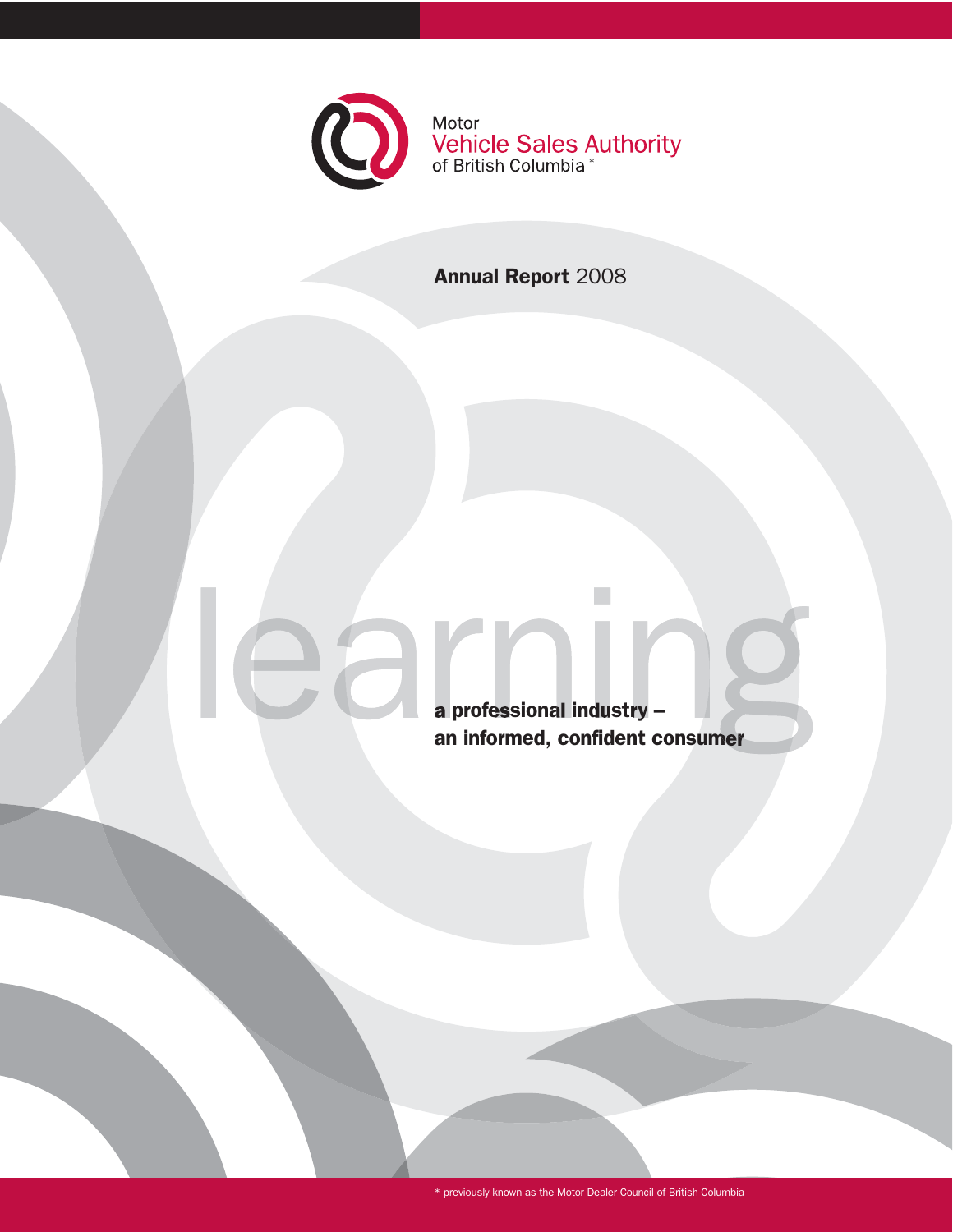# **VISION**

A respected motor vehicle sales industry serving an informed and confident public.

# **MISSION**

To promote excellence and foster public confidence by raising industry standards, providing education, ensuring compliance, improving consumer awareness, and leading innovation.

# VALUES

## Integrity –

fulfilling our responsibilities in a truthful, professional and ethical manner while demonstrating impartiality, openness and transparency in all of our actions

# Effective Communications –

reinforcing the organization's Vision, Mission and Key Results using effective communication tools and technology

# Fiscal Responsibility –

managing resources effectively and efficiently

## Lifelong Learning –

maximizing the use of new ideas and technology and encouraging growth and development in individuals, teams and in organizations

#### Service –

prompt, efficient, professional, effective and courteous service to both licensees and consumers

## Teamwork –

effectively working together with each other, with our industry partners and other stakeholders to achieve agreed upon goals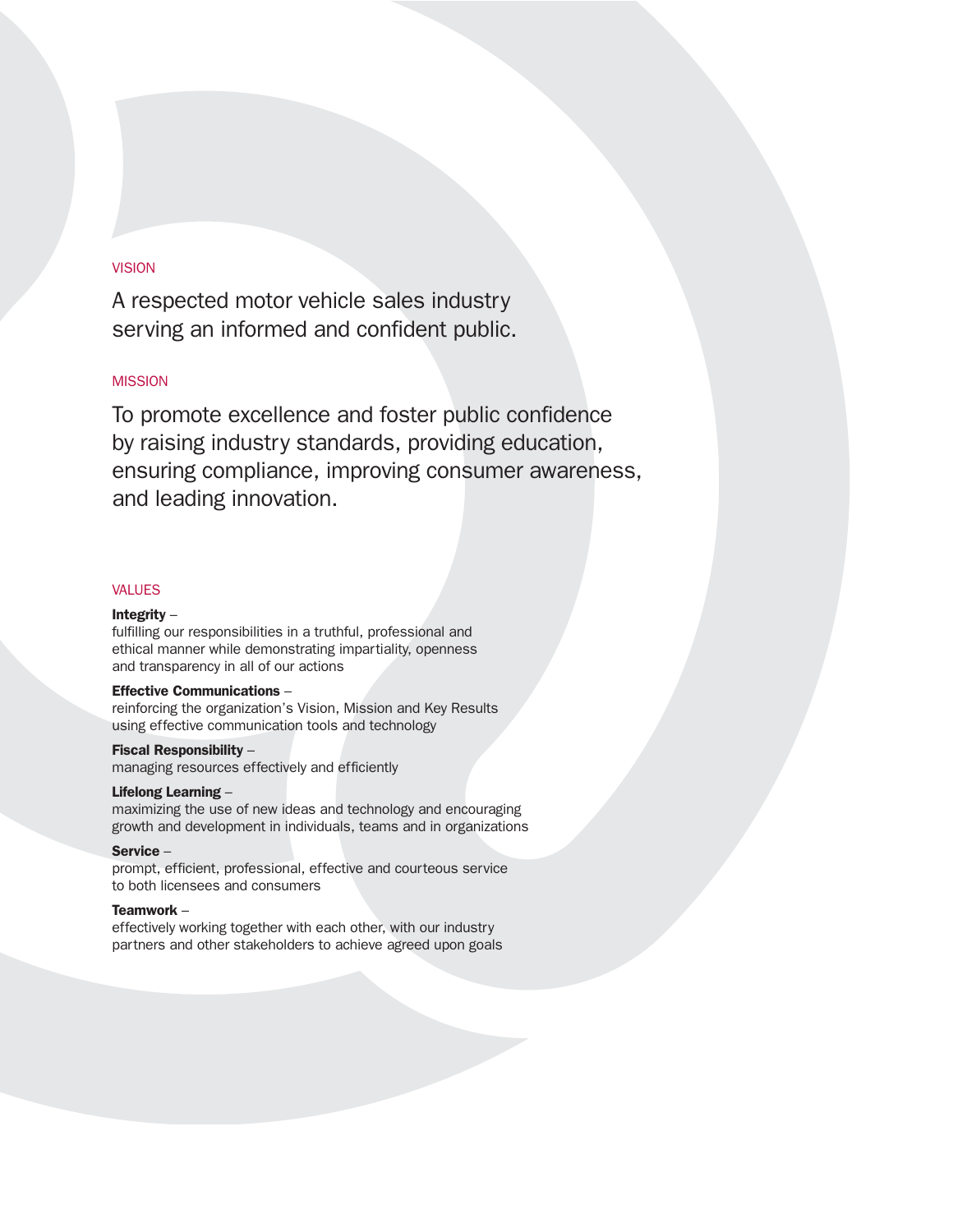# Key Results – Objectives

Key Results are clear high-level descriptions of the outcomes that the VSA is working to achieve. They are the noticeable and measurable achievements expected from the organization over the next five to ten years. They clarify direction, address major issues and help to focus priorities. There are six Key Results:

- British Columbia's consumers have greatly improved confidence in the motor vehicle sales industry.
- VSA is a valued partner in developing the industry.
- Our activities continue to foster a high level of integrity with both consumers and industry.
- We develop world class learning programs and products.
- We are financially responsible and innovative.
- We are one of Canada's most respected independent regulatory agencies.

From the days of horse and wagon, governments have regulated vehicle sales. Prior to the establishment of this independent Authority in 2004, dealers of automobiles, light trucks, recreational vehicles, motorcycles and mopeds were licensed by the Province of British Columbia under the Motor Dealer Act and the Motor Dealer Licensing Act before it.

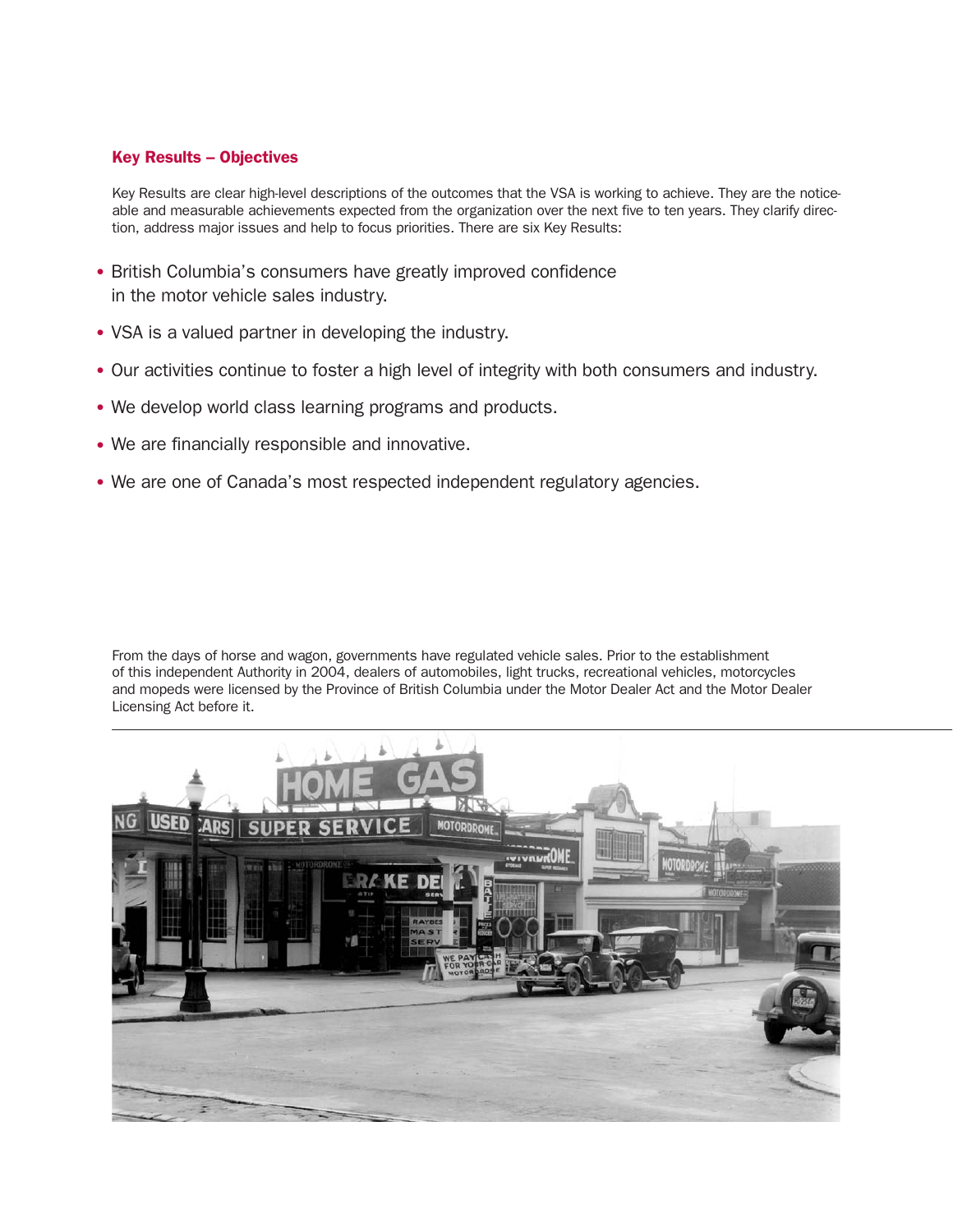# LETTER OF TRANSMITTAL

Hon. John Van Dongen Minister of Public Safety and Solicitor General Victoria, BC

# Dear Minister:

On behalf of the Board of Directors, the Registrar, the management and staff of the Motor Vehicle Sales Authority of British Columbia, it is a privilege for me to present the annual report for the year ending March 31, 2008.

In 2004, responding to appeals from industry and the public, government created this independent Authority to regulate, educate, enforce motor dealer industry standards and to serve consumer interests. Our Board of Directors, consisting of individuals from both inside and outside the industry, is a reflection of this objective.

This report covers the Authority's fourth year in business, a year that met or exceeded goals in most areas of activity but, because of well-understood inadequacies within the legislative and regulatory foundation upon which we pursue the mandate, we continue to require improvisational approaches to licensing and compliance activities. We trust these matters will be addressed by government in the year to come.

Sincerely yours,

Waltwait

Robert J. Stewart Chair, Motor Vehicle Sales Authority of British Columbia

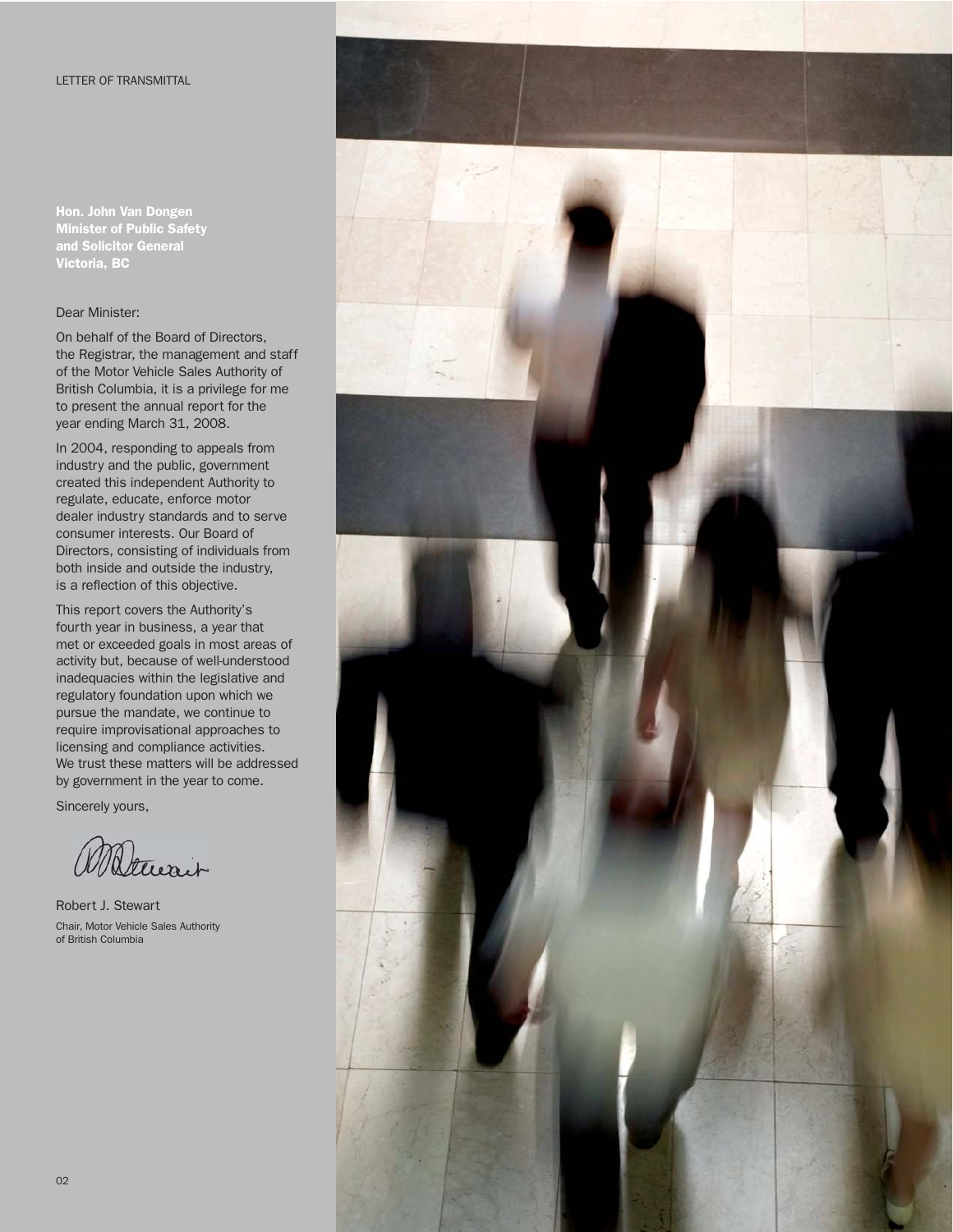# Levelling the Playing Field



As the Motor Vehicle Sales Authority of British Columbia enters its final sprint to a fifth anniversary, those of us who were there when it was just an idea in embryo stage are in admiration of a foundation thoroughly established and the progress being

made on all issues. We are proud to be associated with an outstanding Registrar/President, Ken Smith, the management team and staff, but concerned that government has yet to provide them with the necessary Legislation and regulatory changes discussed since 2003.

For a few of us, this has been a 10-year odyssey. I was first approached by leaders within the industry who were concerned that the government regulator did little more than collect licence fees. A philosophy of deregulation within government seemed to present an opportunity for a new kind of independent agency. Because of my background in justice and the development of public policy, I was asked to help them in the task. Once satisfied that the new agency would be entirely devoted to establishing and enforcing standards and not just another business lobbying group, I joined the cause.

Today's Authority began with a voluntary, non-profit society established in 1999, representing the Automotive Retailers Association, the New Car Dealers Association of B.C., and the Recreation Vehicle Dealers Association of B.C., but also including respected, unbiased "public-at-large" appointments to its Board of Directors. During the pioneering years, this voluntary organization demonstrated what could be done, not only in terms of encouraging best practices, but also by disseminating useful consumer information. A salesperson certification course was established and completed by more than 4,000 salespeople, all of whom volunteered for the two-day program.

In order to impact the entire industry and not just the most conscientious of professionals, we approached government with the concept of an agency delegated to administer legislation and regulation; compliance and enforcement; licensing and education, as well as consumer services, although government would retain its ultimate oversight. The Motor Dealer Council of British Columbia (MDC) formally began business on April 1, 2004. The name was changed to the Motor Vehicle Sales Authority of British Columbia (VSA) on March 30, 2007.

From the earliest conversations with government - agreed by all then as now - there was a defined need to "level the playing field," ensuring that everyone engaged in the retail sale of motor vehicles is properly licensed and committed to standards of practice.

With that in mind, the new Authority made Legislation Review - the first in 29 years - a top priority and an outstanding committee was struck consisting of leaders from industry and other stakeholders, including consumer interests. This committee worked for three years, finally presenting an omnibus package to government which would modernize all statutes. Last year, action on this front was viewed to be so urgent a special section was appended to the VSA's annual report.

There has been no shortage of goodwill between government and the VSA and this report is a testament to a relationship that is working well on behalf of both industry and consumers. Industry is fully behind the initiative and technical work on the proposed changes is continuing. The difficulty has been finding a slot on the Legislature's calendar.

Everybody associated with the VSA is proud of what has been achieved to date, with no small measure of support from government and we are even more optimistic about what will develop as the VSA continues to mature.

● ● ● ● ●

As we present this report of the VSA's 2007-2008 activities, I want to express my respect and admiration for the vast majority of dealers and salespeople in British Columbia who have been navigating through a stressful chapter of history. Last year, the sinking value of the United States dollar brought an avalanche of vehicle imports into this market, forcing a substantial price reduction across the board. This year, the most difficult elements have been rising fuel costs and a dramatic move by consumers to smaller, more economically operated vehicles. Most dealers were caught with the wrong inventory for current markets.

Dealers are resilient people, the best of whom are active members of the Automotive Retailers Association, the New Car Dealers Association of B.C., and the Recreation Vehicle Dealers Association of B.C. Without their support, none of the achievements cited in the pages to follow would have been possible.

Robert J. Stewart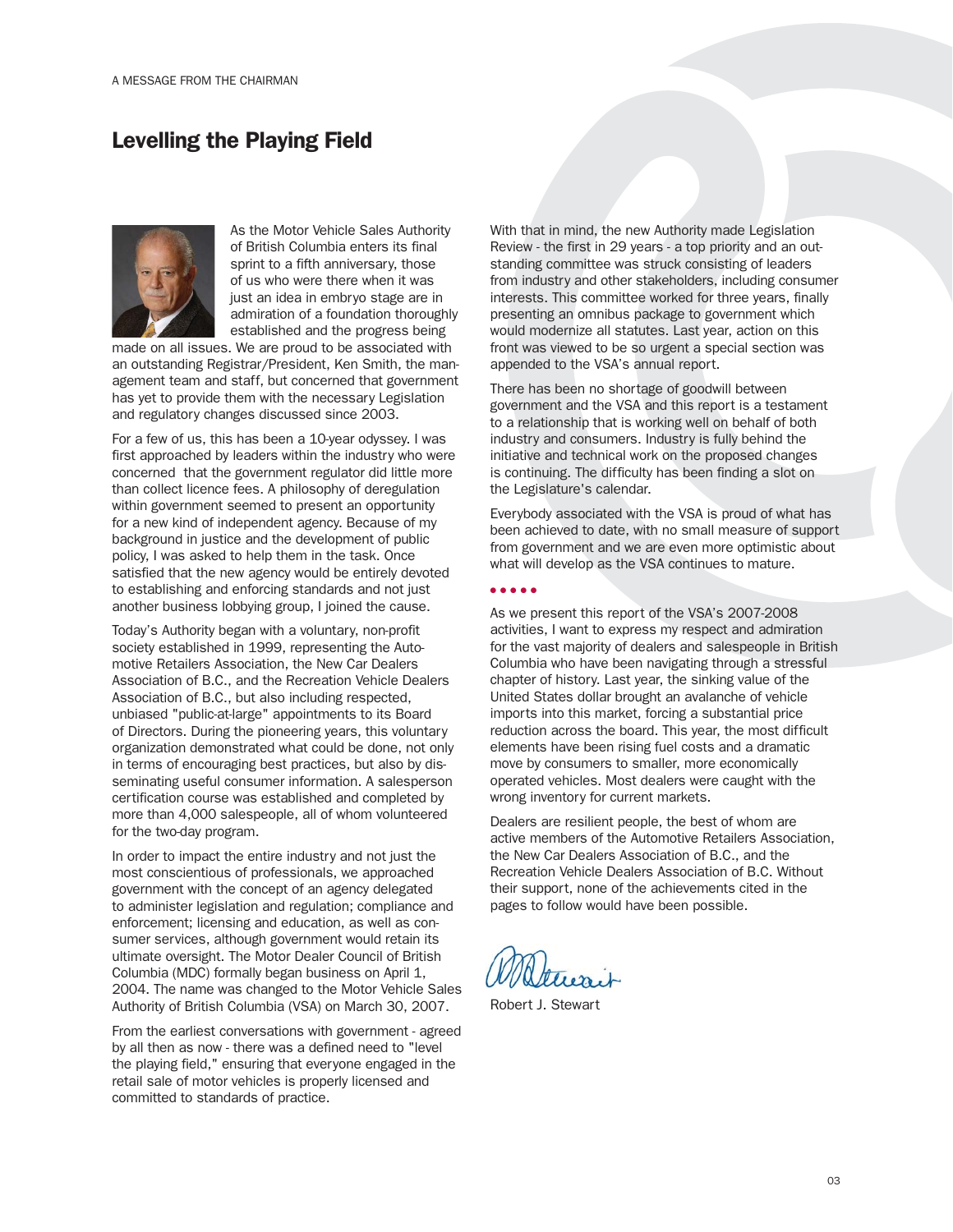

# **Carning** A respected motor vehicle sales industry<br>serving an informed and confident public



DURING THE EARLIEST DAYS OF THIS INDEPENDENT REGULATORY AUTHORITY WE BECAME CONVINCED THAT MORE CONSISTENT EDUCATION OF DEALERS AND SALESPEOPLE, A MORE UNIFORM UNDERSTANDING OF STANDARDS AND AN INFORMED AND CONFIDENT CONSUMER WOULD HAVE MORE IMPACT ON INDUSTRY PROFESSIONALISM THAN WOULD AN ARMY OF INVESTIGATORS.

The VSA mandate oversees approximately \$10 billion of retail vehicle sales in British Columbia each year, thought to be 20 cents of every retail dollar in the province, achieving an overall economic impact of at least \$15 billion.

Consumer awareness is an integral part of the VSA vision because vehicle sales will always involve a negotiation between buyers and sellers. The phrase "consumer protection" is an insult to both industry and the public: it implies that the motor vehicle sales industry (rather than just a minority of offenders) is some kind of predatory force and that the customers are hopelessly naive incompetents who are easy to swindle. The fact is all but a small percentage of vehicle sales transactions that take place through licensed dealerships are effectively negotiated between buyers and sellers. A successful marketplace puts responsibility on both sides of the equation.

Rather than emphasizing the phrase "consumer protection," the VSA is dedicated to foster "consumer awareness." Similarly, we prefer the word "compliance" to that of "enforcement," recognizing that "compliance" involves everybody while the more pejorative term relates only to the serious cases our investigators continue to pursue with single-minded determination: deceptive practices, fraud and malfeasance in its many forms. Our work with industry focuses on the establishment of standards, the best practices for all operations and the systematic professional development of everyone who holds a salesperson licence.

During this past year, there has been a real sense of coming together and we could not be more appreciative of the dealers, salespeople and representatives of

consumer groups who have worked with us in pursuit of this goal. We still have some distance to travel to overcome the systemic adversarial nature of a regulator interfacing with the regulated, but there is a growing sense of partnership in pursuit of a healthy, respected motor vehicle marketplace.

Last year we reported a decision to take the Salesperson Certification Course entirely in-house, rather than continue in cooperation with community colleges. The goal was to constantly monitor and upgrade the curriculum, with ongoing input from industry and VSA experience. We adopted the name "LEARNING DIVISION" for this new and vital area of operation. Results are already showing themselves with new upgraded certification programs, greater integration of all VSA activity into a two-way exchange of information between the classroom and retail sales experience and better networking with all stakeholders.

#### ● ● ● ● ●

This report covers the fourth year of operation, and since April 1, 2007, with a name that better reflects a diverse mandate. This was the result of a thoughtful consultative process by management, staff, stakeholders and leaders from all sectors of the industry. Previously the Motor Dealer Council, implying a narrow role focused entirely upon vehicle dealerships, we became the Motor Vehicle Sales Authority of British Columbia, serving consumers, dealers, salespeople, other sales-related dealership staff, government and the broader economy. Communicating the new identity became one of the year's significant challenges.

Central to the past year's activity was a complete restructuring of the organization in search of an optimum model for service delivery. At the core of this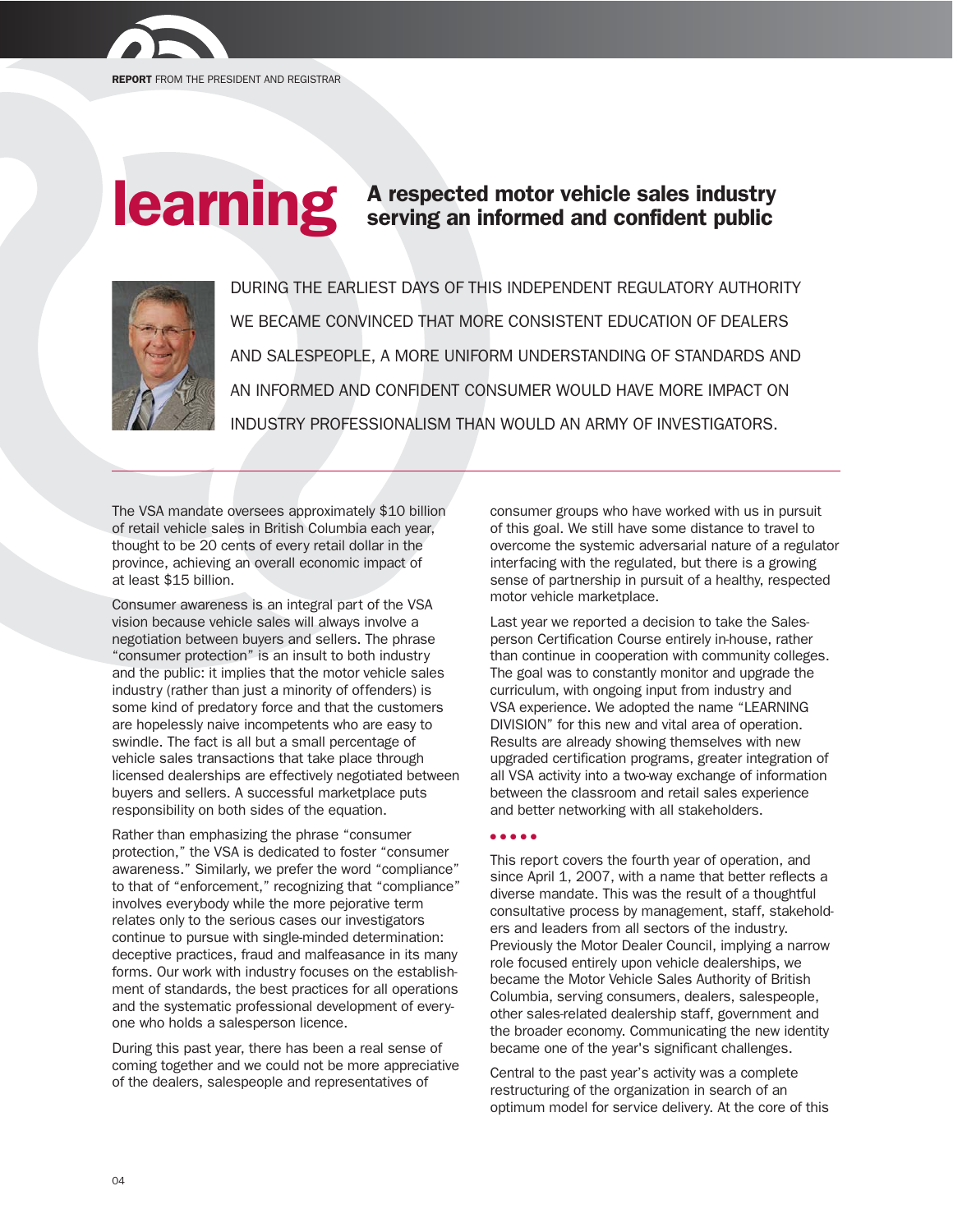was the recruitment of a Deputy Registrar to share the regulatory responsibilities of the Registrar with respect to licensing and compliance issues. The addition of Ian Christman, a lawyer who had served this Authority in his private practice and who has a considerable background in the automotive industry, became a key to many organizational changes.

Licensing and Compliance activities had been separate departments within the VSA but worked so closely together it was natural to place both under the new Deputy Registrar, as Director of Licensing. Similarly, the education and research pursuits were so closely related to consumer services and consumer legislation, that these two areas were moved under a new position, the Manager of Consumer Services and Professional Development, Doug Longhurst. The third sphere of activity in the revised structure became that of overall governance, finance, administration and communications.

# OTHER HIGHLIGHTS INCLUDED:

Eliminating the historic deficit - With the origin of the new Authority in 2004, government transferred both responsibilities and service costs, but not the pro-rata portion of fees for licences that would not be renewed for up to a year in the future. While the Authority never spent more than its revenues from the outset, accounting methodology with respect to unearned licence fee revenues records this income into the period in which it is earned. Fiscal surpluses since 2004 have gradually reduced the deficit into this year's small capital surplus – as shown in this report.

The VSA Learning Division - The mandatory Salesperson Certification Course, which had been conducted in partnership with community colleges prior to 2007, was brought in-house, and is the foundation of the VSA's Learning Division. Building the infrastructure for this service, significantly upgrading the basic course and designing an advanced course for industry veterans was both a principal challenge and achievement during the past year.

New Advisory Committees - From the beginning it has been a concern of this Authority that two significant groups did not have representation on the Board of Directors. To address this, two Board advisory committees were recruited from industry: the Salesperson Advisory Committee and the Motorcycle and Moped Dealers Advisory Committee. Their input should prove invaluable as we go forward.

**Strategizing improved consumer services - Despite** constant efforts to upgrade consumer services (a consumer help-line, publications, news releases, appearances at public events, brochures, the web site and the addition of consumer services officers), there was recognition during the year of a fundamental flaw

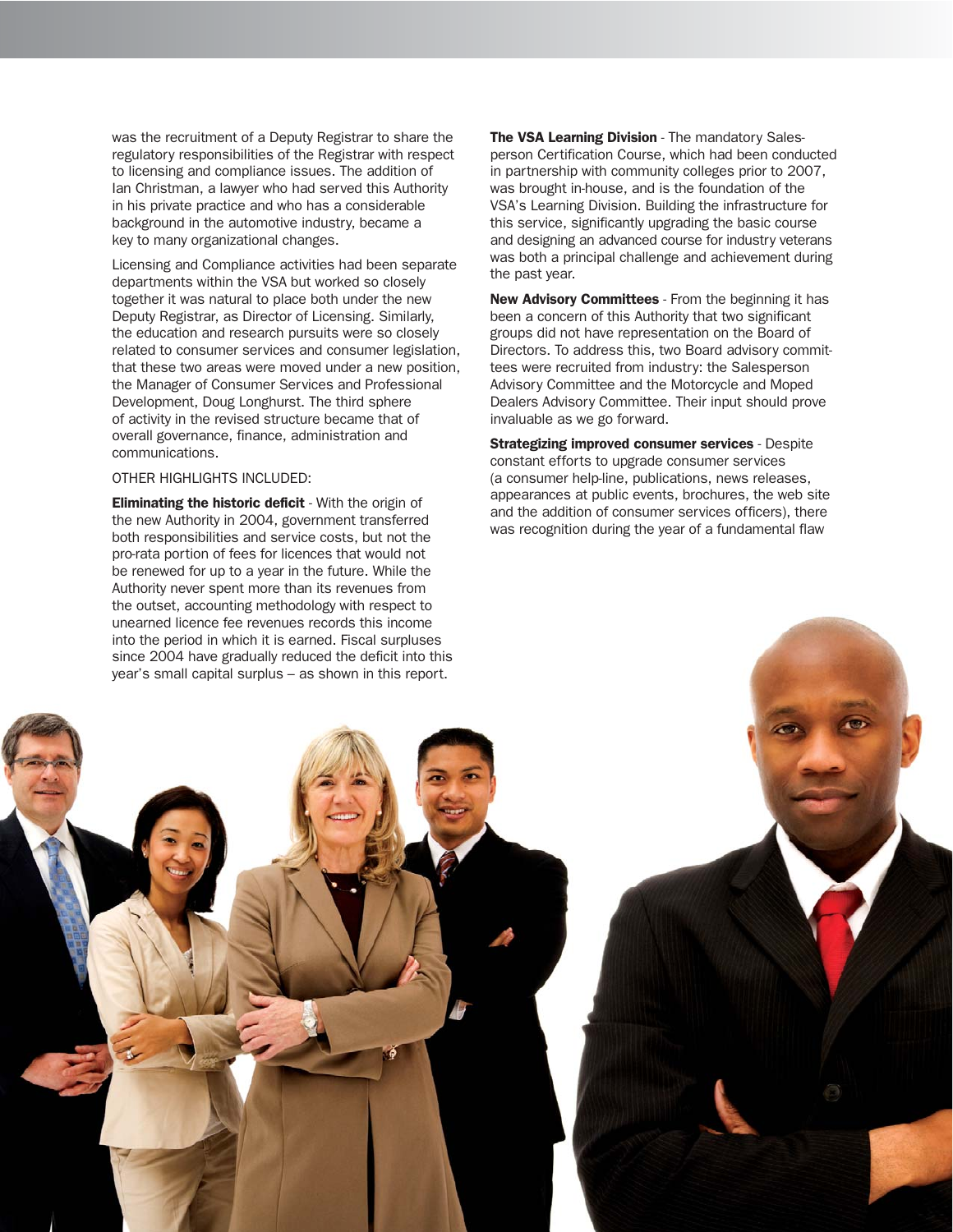

REPORT FROM THE PRESIDENT AND REGISTRAR

in the VSA response to public enquiries, a practice of accepting reports as evidence for existing or potential investigations, rather than as a challenge to address a problem situation - a conflict between a dealer and a customer. Strategies to expedite solutions between dealers and customers, and to maintain contact with complainants until resolution or until a course of action is determined, are being implemented.

The Business Practices and Consumer Protection Act (BPCPA) - The VSA has become the only major industry organization to comprehensively integrate this statute with services to both consumers and industry, including both professional development and consumer information, and to utilize its penalty provisions in compliance activity.

Service efficiency - Increased management, licensing officers and compliance officers have assisted in achieving better and more expeditious service and province-wide coverage. The province has been divided into service regions and each dealer now has two point people assigned to their area, a licensing officer and a compliance officer, people whom they can get to know and who can get to know them.

**Public advertising** - The VSA retained a advertising consultant to help design a series of print and broadcast messages principally aimed at consumers. Negotiations with media emphasized the consumer service mandate and reminded media that they, as significant beneficiaries of motor vehicles sales advertising dollars, also had a responsibility to share this burden with us. This led to an approximate 4-1 ratio in the advertising value the VSA received for each dollar spent. The program is being expanded and monitoring results will be a priority during the fiscal year now in progress.



www.vehiclesalesauthority.com - The VSA website is the heart of all communications with the public and the focal point of industry interactivity, including on-line licensing services. It was redesigned with a striking, modern look along with the identity change of mid-2007 and continues to grow in both reach and effectiveness.

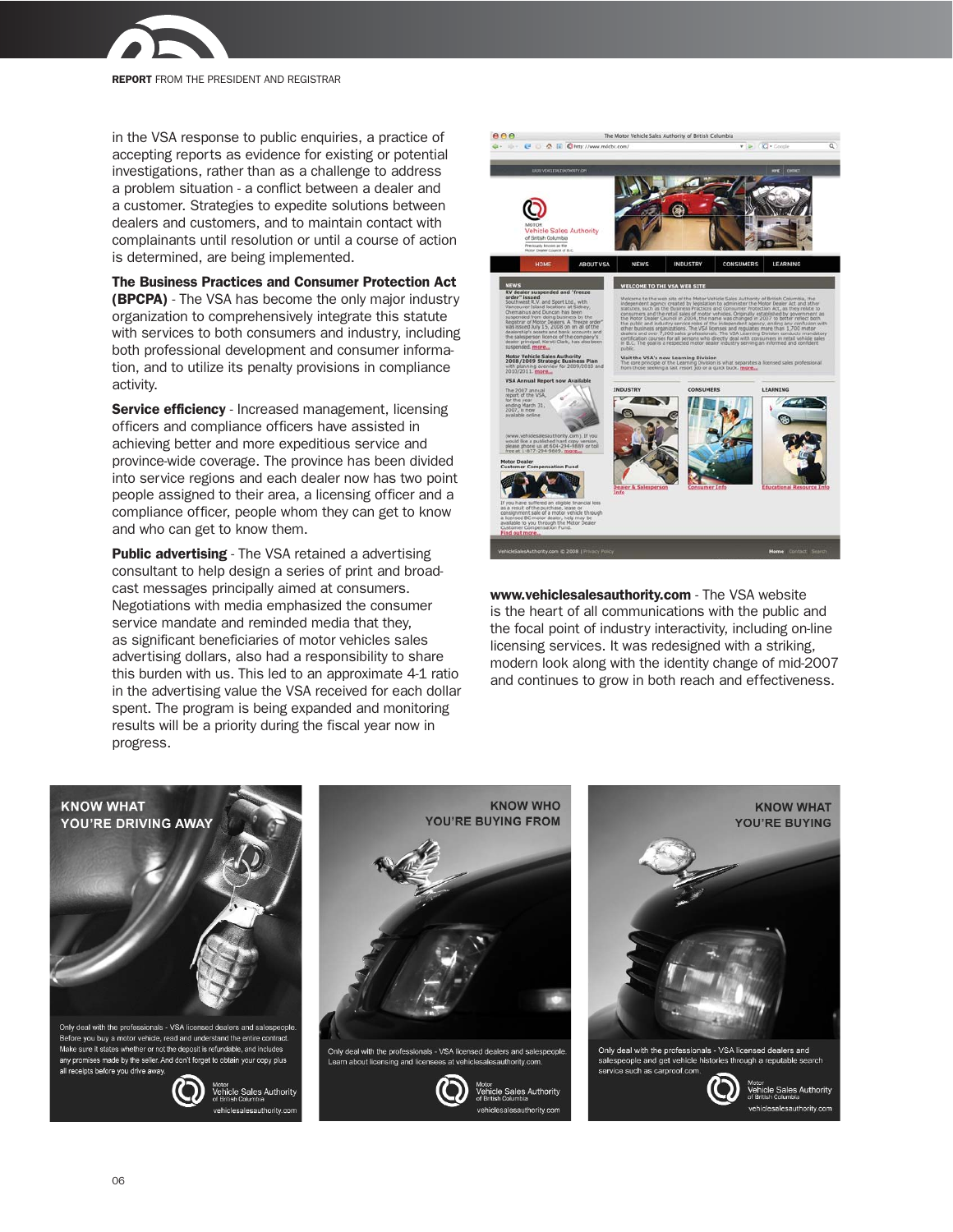# The Learning Division

Prior to the establishment of this independent Authority, the industry created a two-day Salesperson Certification Course developed in partnership with Douglas College and other educators. By 2004, when the new Authority began, more than 4,000 salespeople had gone through the certification program on a voluntary basis through the Motor Dealer Standards Association (MDSA).

Since both the course and licensing of salespeople and customer-related business staff became mandatory the program has continued to evolve. The desire to more regularly upgrade the course as the result of legislative interpretation and industry guidelines, a decision was reached to bring it all "in-house."

The factors central to all planning were:

- an 8-10 per cent annual growth rate in the industry in B.C. and an estimated turnover of staff of up to 30 per cent,
- a huge variance in technical competency among salespeople and dealers, and
- a clear direction to the VSA to help mature an industry with underdeveloped human resources practices.

The development of the VSA's new Learning Division was a significant achievement involving comprehensive analysis of both experience and goals, with input from instructors, all VSA staff and stakeholders. The VSA took direct responsibility for the Salesperson Certification Course. It had been found from experience that the VSA's work in professional development, licensing and compliance were so intrinsically related to each other that the outsourcing of education was counterproductive. Now that the move in-house is complete, the curriculum and instruction methodology are significantly improved.

The Learning Division started with three key courses of action: to revise and upgrade the Salesperson Certification Course (Level I), develop a new course for experienced industry professionals to update them on changes in legislation, regulation, advertising standards and related business practices (Level II) and plan for a new round of Advertising Workshops.

The basic course (Level I) has greatly evolved since the MDSA era, incorporating new legislation, advertising standards and industry best practices. The province's Business Practices and Consumer Protection Act and other statutory and regulatory changes are now of paramount importance, and all of these have been woven into the curriculum of the more comprehensive basic VSA course offered today.

The Level II program proposes to be all of that and much more, delivered in an interactive format where the enrollees share their actual experiences and ideas with the facilitators and senior VSA staff. Initial pilot

THE VSA MANDATE OVERSEES APPROXIMATELY \$10 BILLION OF RETAIL VEHICLE SALES IN BRITISH COLUMBIA EACH YEAR, THOUGHT TO BE 20 CENTS OF EVERY RETAIL DOLLAR IN THE PROVINCE, ACHIEVING AN OVERALL ECONOMIC IMPACT OF AT LEAST \$15 BILLION. APPROXII<br>
VEHICLE<br>
EACH YE ''







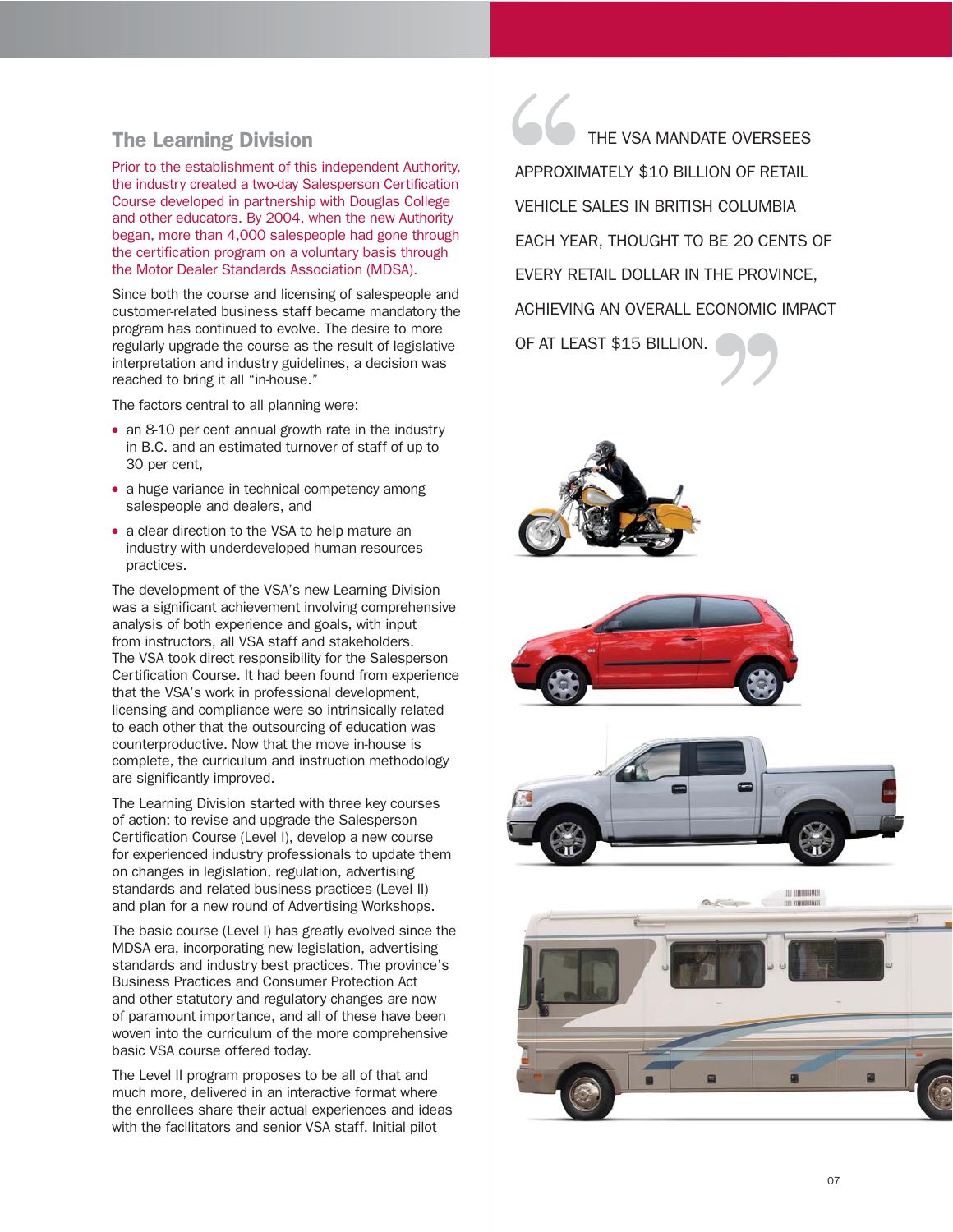





course sessions, voluntary at this stage, have not only helped shape the curriculum, the feedback from participants has been encouraging.

The Level II advanced program's initial focus is on those who had not taken a course since the voluntary MDSA program prior to the formation of this Authority. About 2,500 of the 4,000 graduates of the MDSA's Salesperson Certification Course remain in the industry, but much has changed since 2004. Eventually, the Level II course will become mandatory for everybody who has not participated in the professional development program for four or more years.

# Communications

VSA communications during the past year produced the annual report, information brochures, trade show presentations, regular information bulletins to industry, news releases to media and the general public, and cooperative efforts with media in dispatching useful consumer information including the exposé of unacceptable business practices.

The name change and related identity issues were a principal undertaking. A striking new and upgraded web site, signage, documents, a trade show exhibit, brochures, external advertising and every item of stationery and literature on inventory had to be converted to the new name.

Since 2004, although the mandate is to promote consumer awareness, the available budget has been minimal, slightly improved during the past year. Despite this, much has been achieved. A visit to the VSA website will demonstrate a growing archive of Internet-accessible information that is becoming a living history of the VSA as we deal with both current events and longterm goals.

A strategic alliance with the vehicle history search firm CarProof provided funds (a set donation to the VSA for each retail vehicle search conducted in B.C.) to experiment with consumer information advertising. Beginning with The Vancouver Sun and The Province, the VSA was able to negotiate a three or four-to-one ratio of advertising space obtained versus VSA cost, the donation being media's recognition of its public service obligation with respect to consumer interests in motor vehicle sales. This has subsequently expanded to Black Press, AutoTrader Publications and radio stations CHQM-FM, C-FUN and Team 1040. Provocative ads are designed to urge consumers to deal only with licensed dealers and salespeople, exercise caution and common sense when purchasing a vehicle, and encourage them to visit the VSA website.

The annual reports become the official record, required by government as part of the Authority's mandate, but they serve multiple purposes. Every attendee at every Salesperson Course receives a copy. They are widely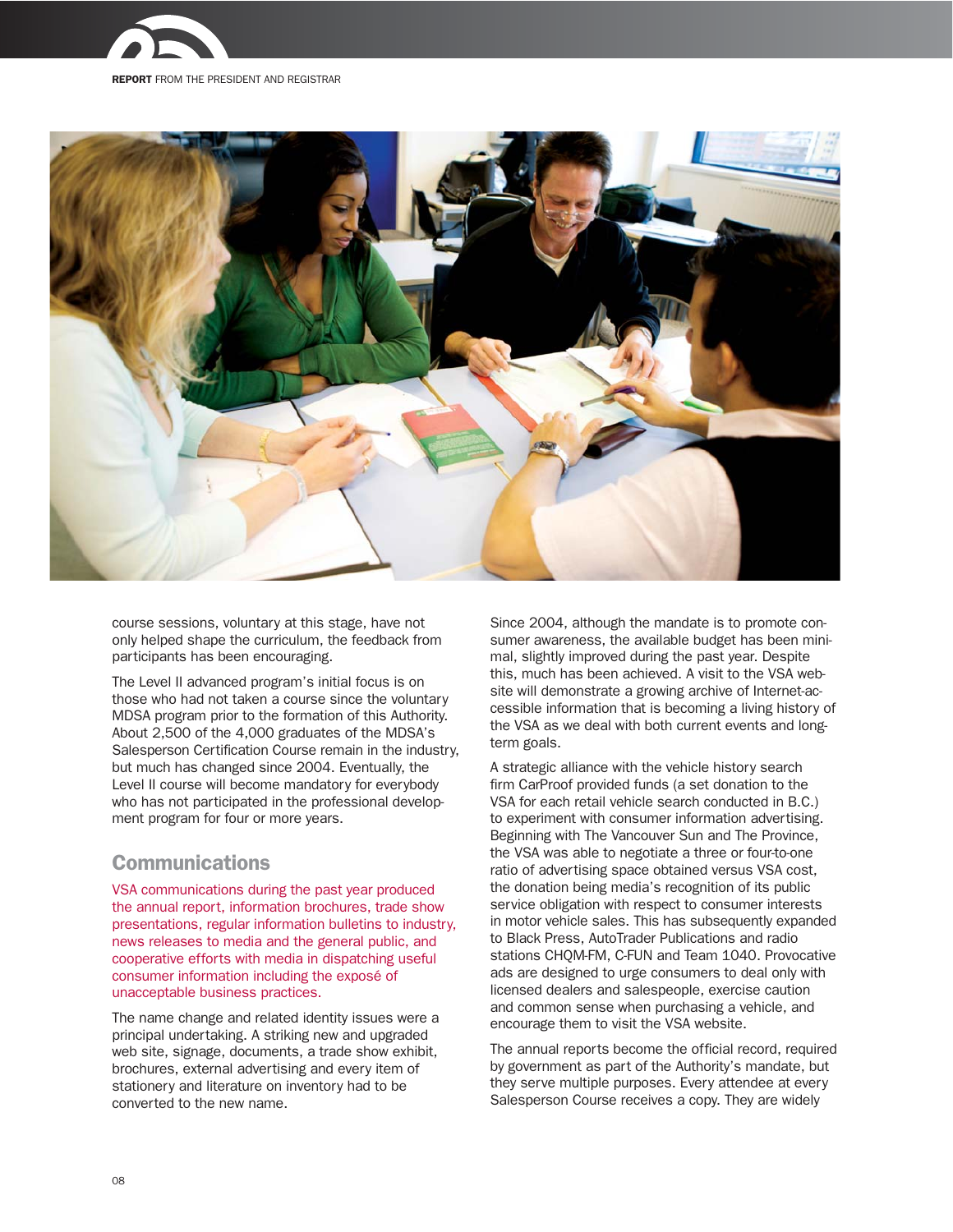distributed within government, industry and consumer stakeholder organizations, the best possible introduction to the Authority and explanation of the work in progress.

News releases distributed province-wide have been reported by daily and community newspapers, radio and television. The Registrar and other members of the management team are frequently quoted in various media, occasionally appearing on regional and national television and radio.

Website activity continues to grow. The total number of separate visitors during 2007-2008 was 205,497, an increase of 26 per cent from last year's 162,659 and more than double the 99,846 who visited two years ago. Those coming to the site this past year stayed longer and viewed more pages. The total pages viewed in 2007-2008 grew to 928,392, up from 550,193 a year earlier.

Web statistics continue to demonstrate that the greatest interest is in news releases, industry bulletins, consumer information, dealer directives and on-line services with respect to salesperson licensing and certification courses.

# Total website activity

|                | 2005/06 | 2006/07                 | 2007/08 |
|----------------|---------|-------------------------|---------|
| Total visitors |         | 99.846 162.659 205.417  |         |
| Pages viewed   |         | 384.931 550.193 928.292 |         |

#### Top five PDF downloads 2008

| 13,950 |
|--------|
| 10,319 |
| 8,592  |
| 3.134  |
| 1,218  |
| 719    |
| 618    |
|        |

#### Most visited areas

| (other than home page and downloads)                                                         |                  |
|----------------------------------------------------------------------------------------------|------------------|
| General<br>About VSA, annual reports, news,                                                  |                  |
| industry Bulletins                                                                           | 59,118           |
| Consumer information                                                                         | 24.433           |
| Industry information<br>Dealer and regulatory issues<br>Salesperson and certification course | 15,937<br>43.950 |
|                                                                                              |                  |

# Finance and Administration

The most profound achievement, as this organization approaches its fifth anniversary, is that a historic annual deficit has been completely retired and we have begun to build an appropriate contingency fund. Revenues and expenditures for the year were approximately \$4.8 million, a significant increase from last year owing almost entirely to the move in-house of the salesperson education program. The new Learning Division became an expensive start-up and operating proposition, offset by course fee revenues of \$894,000.

A program that was first reported in last year's annual report continues to pay dividends in both staff performance and morale, "Learning by Design." This comprehensive process of welcoming and developing new personnel provides exposure to each department of the operation in order to familiarize them with all VSA functions, policies and responsibilities. This usually includes a day of dealership inspections with a compliance officer and a visit to the auto auction. All VSA personnel are also required to successfully complete the Salesperson Certification Course.

A concern that became a strategic initiative was the impending February 2009 expiry of the lease for the VSA headquarters in Burnaby. We were advised that we could expect a significant increase in rent, a result of a booming Burnaby commercial marketplace. There were other issues as well. The physical layout of the office was inefficient following two expansions within a four-year period, and parking provisions were inadequate for both staff and visitors. The office location near Burnaby City Hall had become increasingly distant from the centre of the Lower Mainland vehicle sales industry.

An exhaustive process of research and discussions with both current and prospective landlords eventually led to a lease at a new address, strategically located in anticipation of industry growth patterns and geographic direction. The VSA will relocate to 5455 152nd Street in Surrey in mid-September, 2008. The close proximity to most highways will allow quick and easy access for compliance staff to their respective regions. The implementation of part-time e-commuting for some positions will help to offset the impact of longer commutes for those staff affected by the move.

We continue to work with our software provider to ensure that systems are upgraded and expanded as internal processes evolve. The learning portal portion of the system is scheduled to be launched by September, which will allow on-line course registration and salesperson licence application.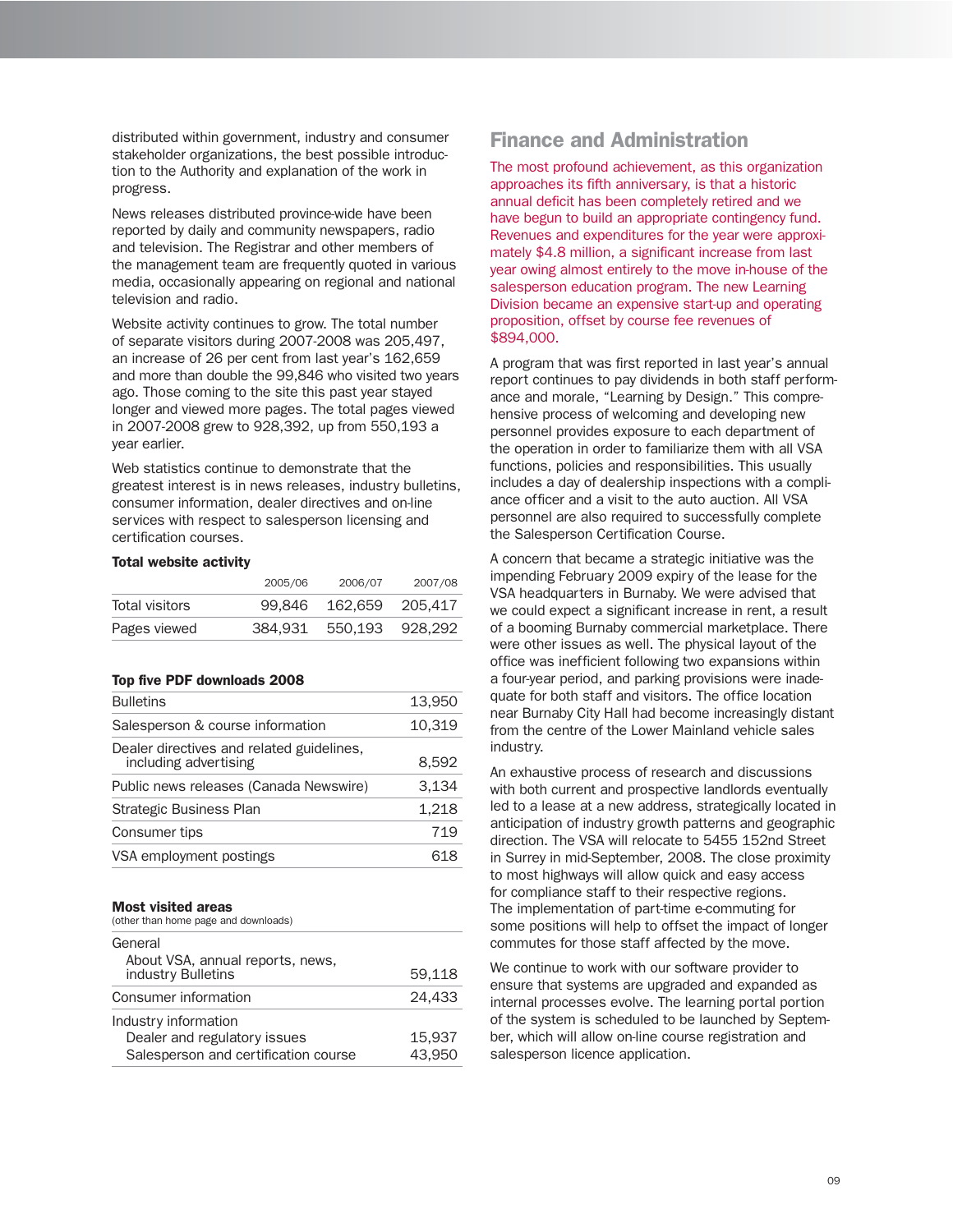

REPORT FROM THE PRESIDENT AND REGISTRAR

Web-based software, combined with other technical needs, dictates that the VSA have a reliable, and quick responding IT support team. Working with our service provider to find greater efficiencies, we have moved from on-site support, to a help desk format. Over 80 percent of issues can be resolved by a help desk technician and only the most serious of technical difficulties now require an on-site visit.

# Services to Consumers

In addition to consumer information on the website, brochures, public service advertising, news releases, media appearances by VSA representatives and exhibits at events such as the Vancouver International Auto Show and "Scam Jams" presented by the Better Business Bureau, the VSA consumer help-line responds to thousands of questions and complaints each year. Most information requests are easily and expeditiously handled.

The VSA vision from the outset has been twofold: professionalism within industry and an "informed, confident consumer." The Authority has made significant strides with respect to its industry obligations but has, to date, lacked the resources necessary to systematically address public education and behaviour.

Experience from health authorities dealing with antismoking campaigns and those engaged in motor vehicle issues such as impaired driving and seat belt utilization, show that millions of dollars have been

required to make even modest changes in public behaviour and demonstrate how expensive a task the VSA may face. In due course, appropriate mechanisms will be sought to achieve a budget necessary to do much more of everything that is working well today and to expand information projects to television, public seminars and school programs.

While mass media can get good information to everybody, we need to do more to identify the target audiences where help is most needed. We believe these are relatively small and easy to define: high school students and other first time buyers, new immigrants and economically disadvantaged groups. Public information and education is the part of the consumer mandate that is easiest to manage and develop.

In addition, the Authority is improving the manner in which consumer complaints are handled. We are tracking all incoming information to attain a profile of both the caller and the issues involved, vital data in the design of subsequent services. Rather than treating public enquiries as evidence for existing or potential investigations, they are now seen as a challenge to address a problem situation - a conflict between a dealer and a customer. For our constituents, each issue is "now." Investigations lead to something that may happen tomorrow. The goal is to address problem situations and ensure that both parties know that the Authority is action-oriented, and is more concerned about service and solutions than in investigations.

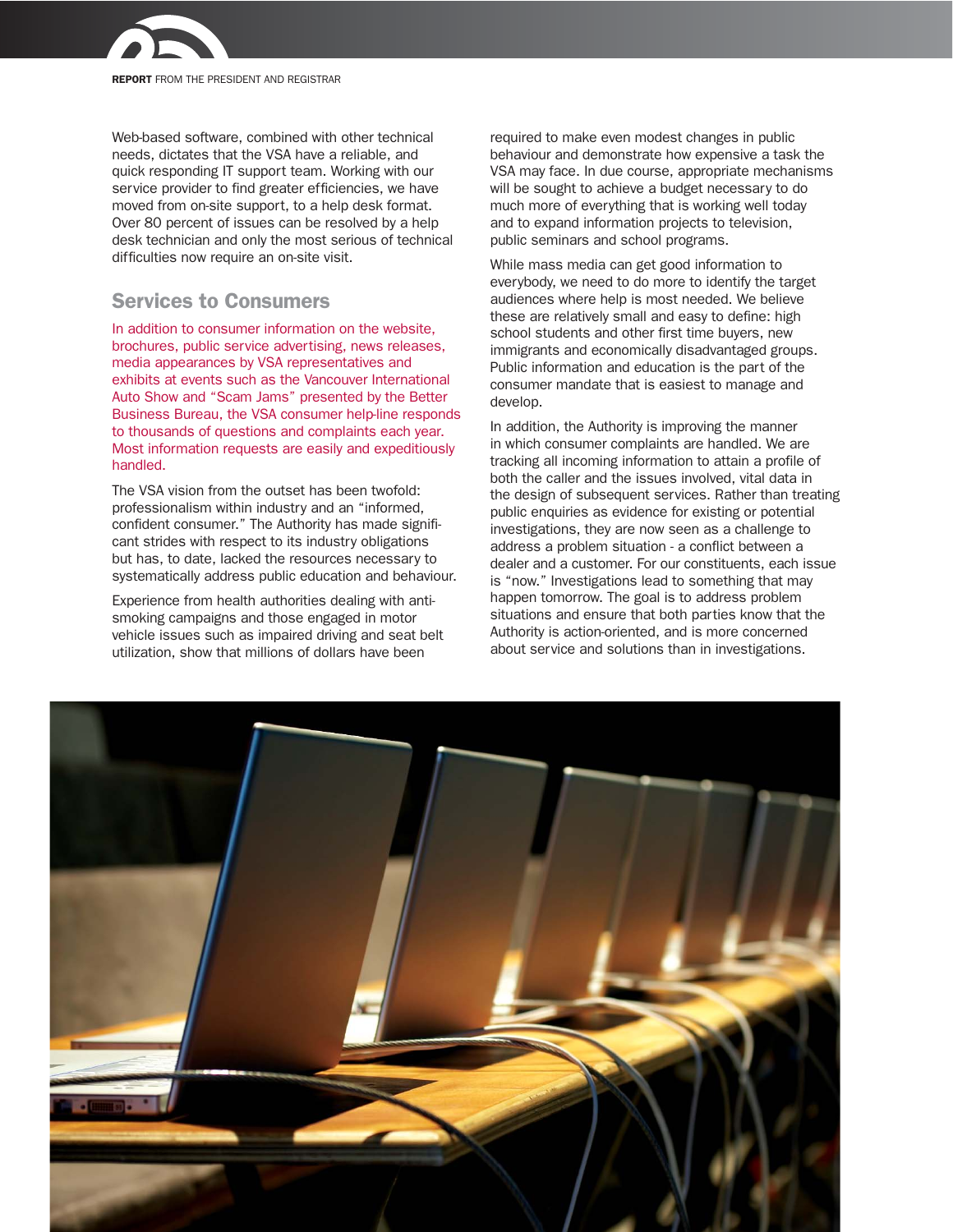The VSA strategy now is to work with both consumers and dealers to resolve disputes as expeditiously as possible and, if that fails, to make sure that both sides in the issue have the proper information about any other options available, including litigation. A dispute resolution program is under active development, and is a subject of discussion with both industry and consumer groups.

# Motor Dealer Customer Compensation Fund

The Motor Dealer Customer Compensation Fund Board was established in 1995 to reimburse consumers who have suffered eligible financial losses related to the purchase, lease or consignment sale of a motor vehicle or an extended warranty or service plan through a licensed B.C. motor dealer. The administration of the Fund was transferred to the Motor Dealer Council (now the VSA) on April 1, 2004. The Fund Board operates independently and consists of five members appointed by the Motor Vehicle Sales Authority Board of Directors.

Eligible losses are defined by regulation and include unlawful failure by the dealers to deliver the vehicle contracted for, provide clear title to the vehicle, return a deposit, or remit extended warranty contract or payment to the warranty company resulting from dealership business failure or dishonest conduct. Some in the industry continue to argue that the Fund should only be involved in the case of a dealership business failure or bankruptcy, but that was not the mandate as interpreted by government for many years before the advent of this independent Authority.

The difficulty has been confusion for the consumer. A complaint to the VSA is referred to a Compliance Officer, where it becomes one of many files awaiting attention, each to be processed according to the gravity of the issue in a priority sequence. Should the consumer also file a claim in Small Claims Court? Report the dealer to the Better Business Bureau (BBB)? Make a claim to the Motor Dealer Customer Compensation Fund? For both the consumer and the dealer involved in a dispute, it is an issue requiring attention, not multiple investigations or claims processes requiring months of delay, considerable cost, duplication and dissatisfaction.

The long-serving Chair of the Compensation Fund decided during the past year not to seek a second term. This coincided with a determination to rethink the mandate and operations of the Fund. How it could recognize the new Business Practices and Consumer Protection Act and most smoothly synthesize with other VSA compliance and consumer services activity? The Registrar of Motor Dealers assumed the Chair of the Compensation Fund on an interim basis, a period

during which better systems to serve the public can evolve: more harmonious and less duplicative practices between The Fund, VSA Compliance Officers and other agencies such as Small Claims Court and the BBB.

The VSA had previously assigned administrative support for the Compensation Fund to the Fund Administrator, a position that was more clerical and organizational than service oriented. In the rethinking of the role, this position has been upgraded, titled Claims Manager, with an action-oriented mission to discuss cases with both dealers and consumers, and to make sure all parties are aware of remedial options available. The goal is to manage cases so they are more effectively resolved and, as a result, to have the Compensation Fund serve primarily as the refuge of last resort for eligible consumer losses that arise from the financial failure of licensed motor dealers.

In 2007-2008, the Motor Dealer Customer Compensation Fund Board held five meetings during which the Board members adjudicated 51 claims: 33 were approved for a total \$96,986.69, and 18 were denied. The Compensation Fund also was instrumental in recovering \$41,923.94 for consumers from specific dealers. The submissions reviewed by the Board can be categorized as follows:

| Deposit claims            | 14 |
|---------------------------|----|
| <b>Misrepresentations</b> | 21 |
| Odometer rollbacks        | 2  |
| Unsafe vehicles           | 4  |
| Lien                      | 2  |
| Consignment               | 5  |
| Dishonest conduct         | 4  |
|                           |    |

As of March 31, 2008, the fund is estimated at \$1,314,751.21. Since its inception in 1995, \$1,987,894.71 has been paid to consumers out of the Fund:

#### 1995-2008

| Number of Claims Adjudicated | 834 |
|------------------------------|-----|
| Number of Claims Approved    | 464 |
| Number of Claims Denied      | 370 |

The Board has supported a recommendation of the Motor Dealer Customer Compensation Fund Regulation Review Committee to increase the maximum allowable per claim to \$50,000 from the current ceiling of \$20,000. This is among an omnibus package of requests now in the hands of government; legislation that would modernize and improve governance of the motor dealer industry and services to the public.

More detailed information on the Motor Dealer Customer Compensation Fund can be found on the VSA website www.vehiclesalesauthority.com.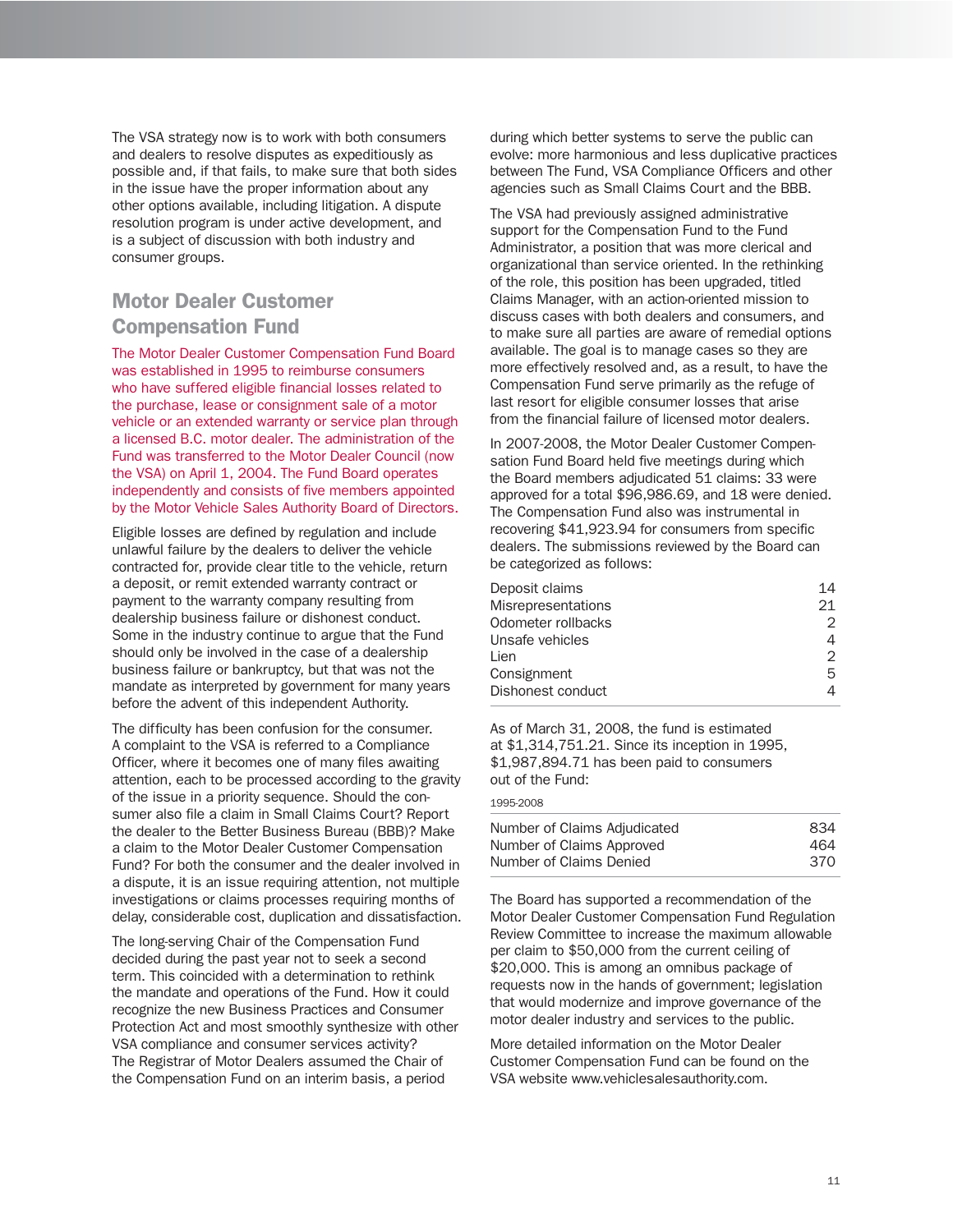

# Motor Dealer Customer Compensation Fund Board of Directors:

Motor Vehicle Sales Industry

- > Rick Bentley (2007-2009) auto dealer
- > Gary Peden (2008-2010) recreation vehicle dealer

## Public-at-large

- > Ken Smith, Chair Registrar of Motor Dealers and President, VSA
- > Doug Potentier (2007-2010) Vice-Chair, former CEO, Greater Victoria Chamber of Commerce, former deputy police chief
- > Kyong-ae Kim (2007-2009) lawyer

# Licensing and Compliance

Central to VSA restructuring has been the move of these two vital departments under the direction of the Director of Licensing/Deputy Registrar. Licensing and compliance staff work far more closely together than ever before, consulting each other on active files. Both these functions also are integrated into the Learning Division curriculum to ensure the consistency of messaging, and to also gain feedback from course participants and instructors.

All dealerships are inspected once every two years and more frequently if issues or complaints arise. New dealer licensing requirements have been upgraded. The Authority now requires a comprehensive business plan to be presented with each application and no licence will be issued unless the owners or their chosen business manager have adequate prior industry experience. VSA staff have increased background checks made on all owners, directors and officers of the dealerships, raised the financing thresholds and significantly increased the sureties required for establishing a new dealership. Of paramount concern is safety for both employees and the public, and the adherence to all other municipal and workplace licensing requirements. Dealerships must have either an acceptable mechanical repair facility in-house or a service agreement in place for such repairs at another location.

Communications with industry greatly improved during the year through regular Bulletins on issues, the web site and the assignment of licensing and compliance officers for specific regions of the province. Every dealer now has a principal VSA contact person for licensing issues and another for compliance activity. They are increasingly getting to know each other and, in most instances, working cooperatively rather than as adversaries. The goal of this interactivity is to enhance professionalism, raise standards and improve consistency with a minimum of bureaucratic obstacles

to successful business practices.

The province's Business Practices and Consumer Protection Act is playing an increasingly significant role in VSA industry education, consumer relations and compliance activity. This Act offers more flexibility with respect to enforcement issues than the Motor Dealer Act.

During the fall of 2007, the sharply decreased value of the United States dollar generated unprecedented cross-border traffic in new and used motor vehicles. We worked closely with the B.C. industry, sympathetic to the sudden business problems this generated, including the apparent predatory activity of some Washington State dealers who were selling in B.C. without conforming to our regulations.

A benefit of this has been a new close working relationship with the Attorney General's office in the State of Washington, which is responsible for motor vehicle sales regulations. VSA representatives not only travelled to Seattle to meet State officials, this experience led to VSA membership in the National Association of Motor Vehicle Boards and Commissions, the first stages of direct liaison with officials in the State of Idaho and recognition that we operate in an international marketplace.

Progress has been noted in many areas:

- Backlogs in licensing matters, an unfortunate fact of VSA life in its developmental period, have been virtually eliminated.
- Compliance with licensing requirements consistently improves with each passing year but there are still a disturbing number of dealers and salespeople who are negligent or even defiant. Gradually, these offenders will comply or be removed from the industry.
- A more serious concern are so-called "curbers" who profile themselves as private citizens selling their own vehicles, or any of a number of euphemisms such as wholesaler, auctioneer or buyer's agent, when, in fact, they are actually unlicensed dealers acting illegally. When caught, these people are prosecuted, but the situation cannot adequately be addressed until recommendations of the VSA's Legislation Review Committee are enacted, better defining the term "dealer."
- An improvement at many dealerships has been to make licensing a payroll function, rather than a responsibility of the sales manager. Business staff can more easily monitor these details and communicate on-line with VSA.
- On-line licence renewals continue to grow as a percentage of annual activity, recently surpassing 50 percent. By the fall of 2008, the VSA will be able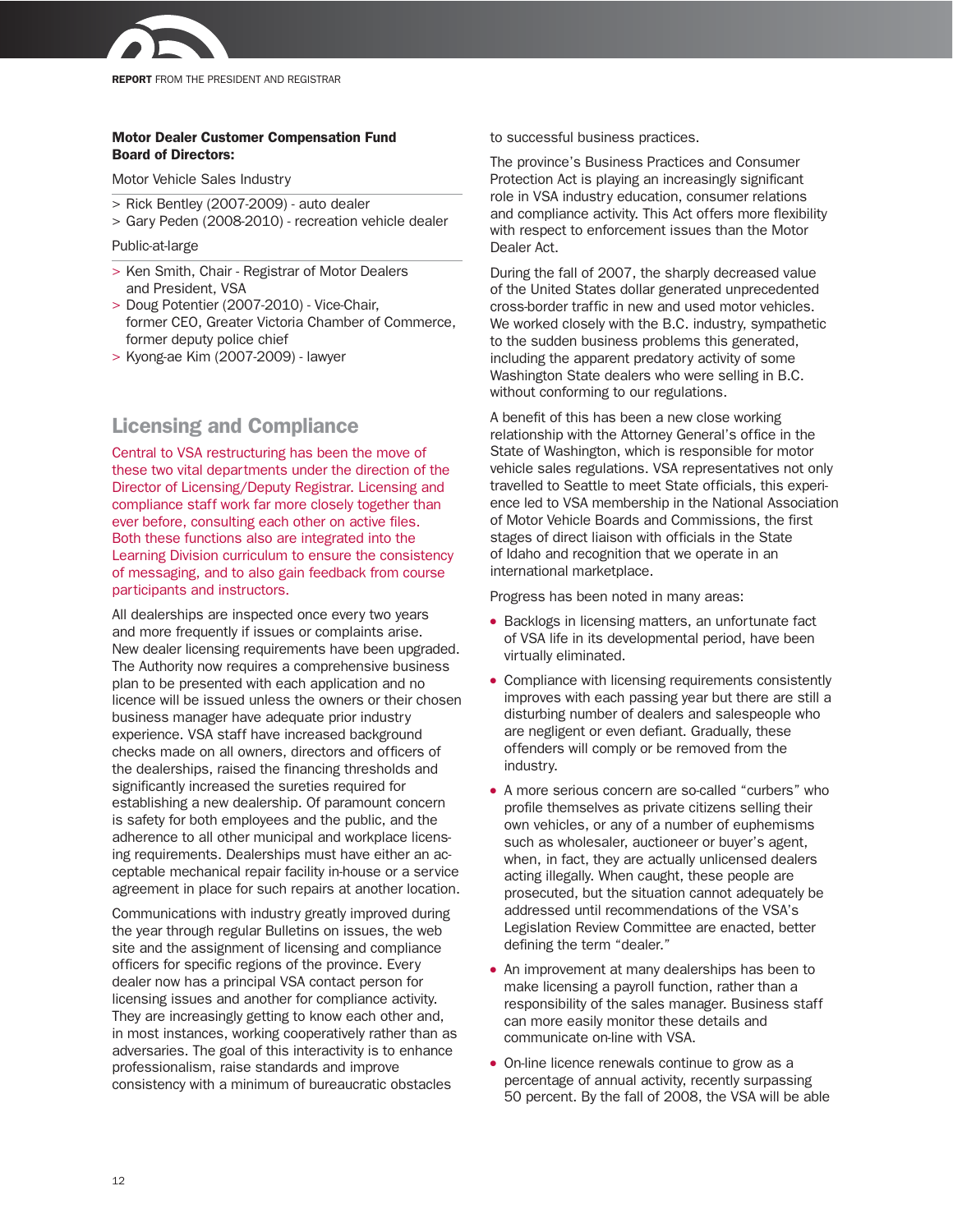to accept new applications on-line for the first time, including digital photo attachments (or print photos to follow by mail).

- A serious issue continues to be new hires working the sales floor at dealerships. From day one, anyone on a sales floor dealing with customers must be in the VSA system with either a valid salesperson licence or an application. Some dealers continue to try out new people in the showroom using words such as hosting, hospitality or shadowing to describe their function, formalizing licensing procedures only after the individual demonstrates worth. A new employee must apply for and receive a conditional licence, and, within 90 days (to be reduced to 45 days on September 1, 2008), complete the compulsory Salesperson Certification Course (Level I). The VSA is working on a policy that will ensure basic English language proficiency before a conditional licence will be issued.
- Licensing and compliance staff have developed increasingly effective relationships with municipal licensing officials, regional districts, various government agencies such as federal and provincial sales tax officials, ICBC and the auctions in a mutual sharing of information to ensure that dealerships comply with all regulations.
- Hearings convened by the Registrar or Deputy Registrar now average about two full days each month, with each day dealing comprehensively with four or five cases. A "hearing" is a serious step in the disciplinary process and can result in significant financial assessments. The most serious outcome is the cancellation of a dealer or salesperson licence.
- A Compliance Assessment Officer now works full-time on advertising issues, liaising closely with industry. Although some violations of advertising standards can lead to substantial fines, the outcome of this work is progressively becoming a healthy partnership with industry. Many dealers are now calling for advice and sharing the burden of reporting and correcting unacceptable practices.
- The VSA has encouraged the industry and the public to make use of an excellent service offered by the Canadian Police Information Centre (CPIC), a "search" button on their website to enter a Stolen Vehicle & Bicycle page. By entering licence plate, VIN or serial numbers, stolen vehicles or bicycles can be tracked. The link is: www.cpic-cipc.ca/English/search.cfm.
- An area of growing concern continues to be the taking of deposits, often part of an agreement to purchase a vehicle or as a separate agreement for services, generally: to hold a vehicle; to locate a vehicle; to bring in a vehicle; and/or to arrange financing for a vehicle. These deposits or partial

payments have become means by which too many consumers are being abused or deceived, can create misunderstandings concerning refundability and, often, there is no receipt or written contract. Educating the public and disciplining the offenders will be an important initiative of the year now in progress.

• VSA compliance officers have worked with police and other agencies in placing problem dealers into receivership, assisting victimized consumers and achieving prosecutions in some instances.

# Dealer Licensing and Salesperson Statistics

(April 1, 2007 to March 31, 2008,

| unless otherwise noted)                | 2008        | 2007 |
|----------------------------------------|-------------|------|
| Dealer licences processed and issued   | 1,665 1,721 |      |
| New dealer applications                | 140         | 183  |
| Dealer renewals processed              | 1,525 1,538 |      |
| New salesperson applications           | 1,725 1,862 |      |
| Salesperson renewals processed         | 6,526 5,981 |      |
| Salesperson licences currently issued* | 7,181 6,909 |      |
| Dealer licences currently issued*      | 1,609 1,620 |      |

\* (summer 2008/2007 totals)

# Inspection and Compliance Statistics April 1, 2007 to March 31, 2008

- 1,271 dealership inspections were done (including 123 new and 92 changes of address).
- 2,315 calls were received by the Enquiry Officer. On average there were 193 calls per month.
- 19 tickets were issued, related to infractions.
- 171 warning letters were recorded (including 52 specifically concerning advertising).
- 347 verbal warnings were recorded (including 74 specifically concerning advertising).
- 76 motor dealer hearings were held (8 licences suspended, 3 licences cancelled, 12 administrative fines and 53 cases adjourned).
- 31 salesperson hearings were held (4 licences suspended, 3 licences cancelled, 1 licence granted, 7 applications denied, 1 decision reversed and 15 cases adjourned).
- 1252 incoming calls were received directly by the investigators.
- 798 investigative files were opened, 864 were closed and there were 89 Motor Dealer Customer Compensation Fund files. On average there were 279 files active per month.
- \$374,200.43 was recovered for consumers as a result of VSA intervention.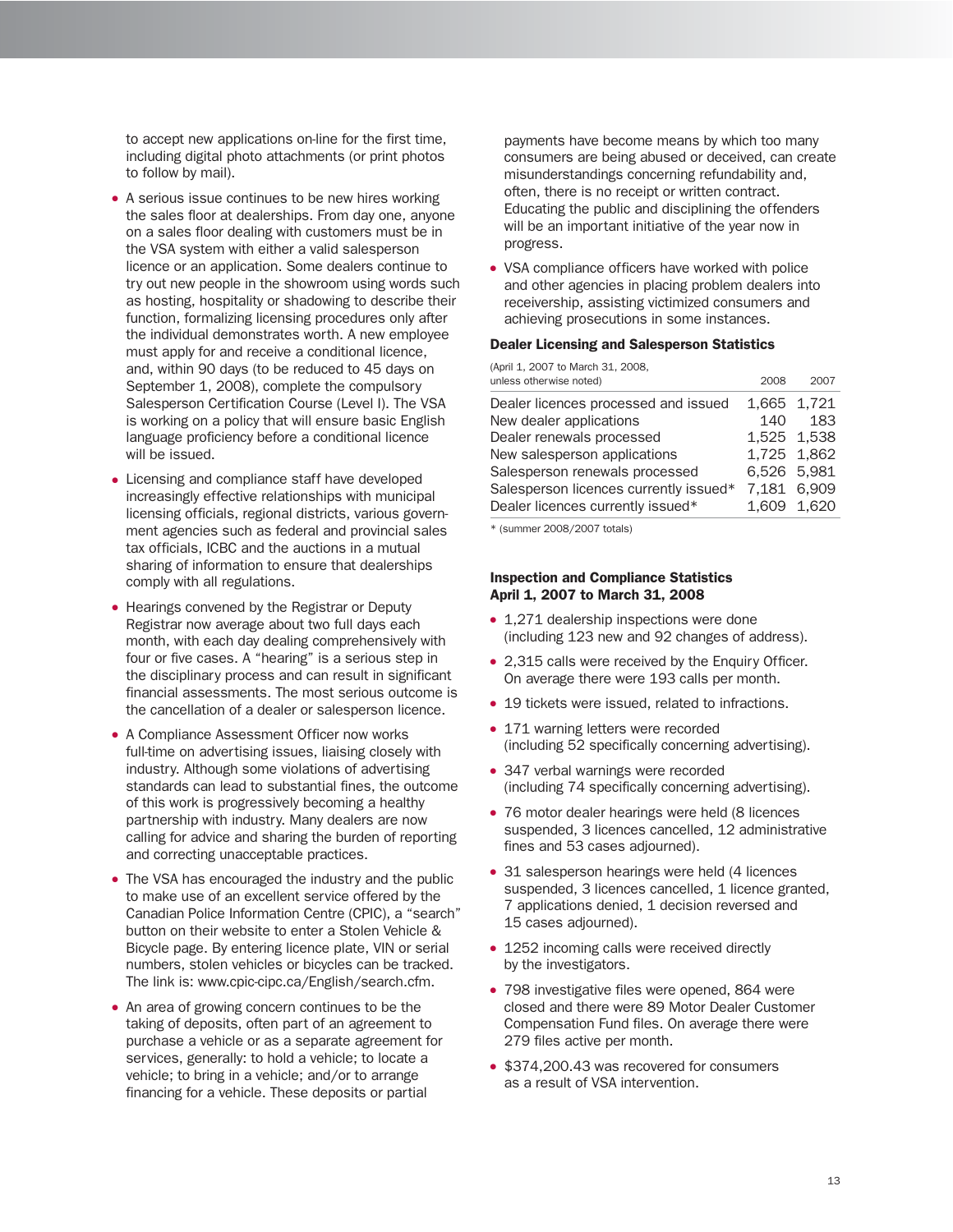

# VSA Priorities for 2008/2009

Legislation review - We continue to work with government to effect the most comprehensive modernization of the legislative and regulatory framework in 29 years.

**Dispute resolution** - The VSA is developing a comprehensive program to provide a better methodology to assist both consumers and dealers to effectively resolve disputes in a timely fashion.

Evolve the Learning Division - In addition to constantly improving the curriculum of the basic Salesperson Certification Course (Level I), and conducting a new round of advertising workshops, a priority for the year will be the full implementation of the Level II Salesperson Certification program. This visionary thrust by the VSA will explore the development of "distance learning," the effective use of Internet and videoconferencing technology to minimize the travel and costs of courses offered, as well as the loss of employment income for participants.

Expand consumer services and awareness - Major strides were taken during the past year in external consumer messaging and in services to consumers who call for help. The plan is to continue to expand external information to the extent that resources allow, eventually including school programs and other forms of outreach. A project is now in progress to more systematically network with other B.C. organizations dedicated to consumer and motor vehicle issues, to see how we can leverage each other's communications efforts. Paralleling this, the VSA plans to contract with a market research company to progressively test the effectiveness of all promotional activity.

## ● ● ● ● ●

The VSA will celebrate its fifth anniversary on April 1, 2009. Legislation creating this Authority was enacted in 2003. Our hardworking staff has been blessed from the beginning by an outstanding, dedicated Board of Directors, who have consistently stood by us as we tackle this prodigious assignment.

As Registrar, with powers defined by legislation, and as President responsible for operations, it is both comforting and humbling to have not only the rock-solid support of such proven leaders within our society, but also the expertise and outstanding performance of our management team, staff and consultants. I am grateful to them all.

The word "learning" is not just the theme of this annual report and the recognition of the VSA Learning Division which was inaugurated in the year covered by this report, but the word has become the core of everything we do.

**Staff** - They are expected to learn and keep learning within their areas of responsibility and share their knowledge with others.

Industry - They need to impart their expertise and their concerns, ensuring that VSA activity stands upon an evidence-based foundation, while industry and all of the professionals within it have an obligation to learn the law and best standards of practice and to create within their businesses a culture of compliance and responsible behaviour.

Consumers - It is the greatest single challenge for the VSA future is to make the consumer dimension within the marketplace more knowledgeable. We must carefully listen to and research their concerns and problems within the marketplace and then help people help themselves. An informed, thoughtful consumer who acts responsibly is equally as important as helping to improve industry professionalism.

Research demonstrates that British Columbians keep their vehicles longer than anyone in Canada, an average of seven years. The communications challenge this presents to the VSA is that the potential consumer audience vitally concerned about useful market information at any moment in time, is less than 15 percent of vehicle owners. We not only must maximize opportunities when we have their attention on this highly infrequent basis, we also need to make vehicle sales information seen by the consumer an important priority before they enter into the purchasing process.

"Learning" has even become the heart and soul of our compliance activity, more commonly referred to in regulatory environments as enforcement. Our compliance officers, when they visit a dealership or pick up a case file, approach the task in a progressive fashion: first they learn, then they help people learn and, ultimately through learning the goal is to achieve compliance. When tougher measures are required, we act, but traditional enforcement is a greater demonstration of failure than success.

Learning is the key to tomorrow.

Respectfully submitted,

Ken Smith President and Registrar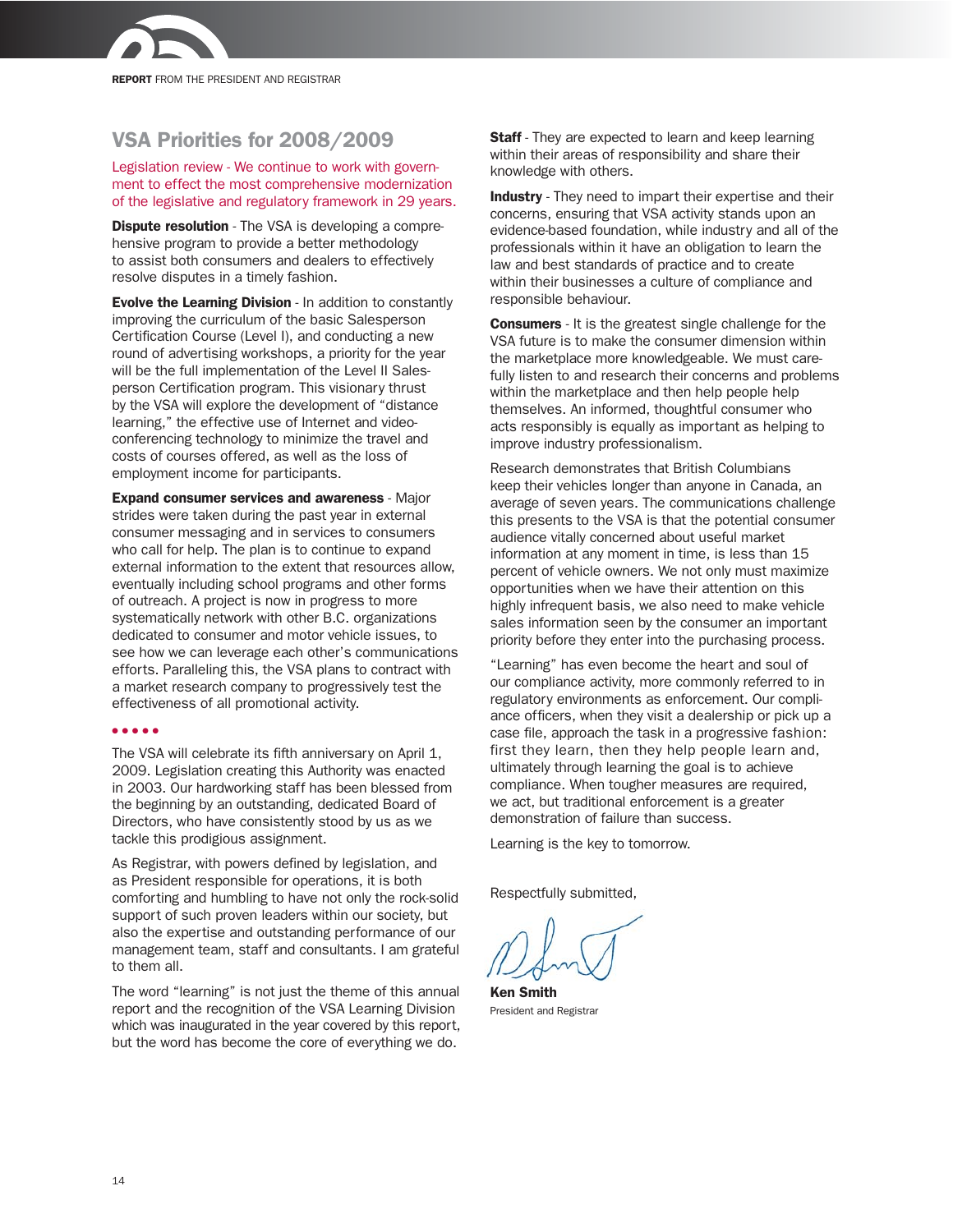# Auditors' Report

# To the Members of Motor Dealer Council of British Columbia operating as Motor Vehicle Sales Authority of B.C:

We have audited the statement of financial position of the Motor Dealer Council of British Columbia operating as Motor Vehicle Sales Authority of B.C., a not-for-profit Society, as at March 31, 2008 and the statements of operations, changes in net assets and accumulated excess of revenues over expenses and cash flows for the year then ended. These financial statements are the responsibility of the Society's management. Our responsibility is to express an opinion on these financial statements based on our audit.

We conducted our audit in accordance with Canadian generally accepted auditing standards. Those standards require that we plan and perform an audit to obtain reasonable assurance whether the financial statements are free of material misstatement. An audit includes examining, on a test basis, evidence supporting the amounts and disclosures in the financial statements. An audit also includes assessing the accounting principles used and significant estimates made by management, as well as evaluating the overall financial statement presentation.

In our opinion, these financial statements present fairly, in all material respects, the financial position of the Society as at March 31, 2008 and the results of its operations and its cash flows for the then year ended in accordance with Canadian generally accepted accounting principles.

 $MC$ 

DALE MATHESON CARR-HILTON LABONTE LLP CHARTERED ACCOUNTANTS

Vancouver, B.C. June 6, 2008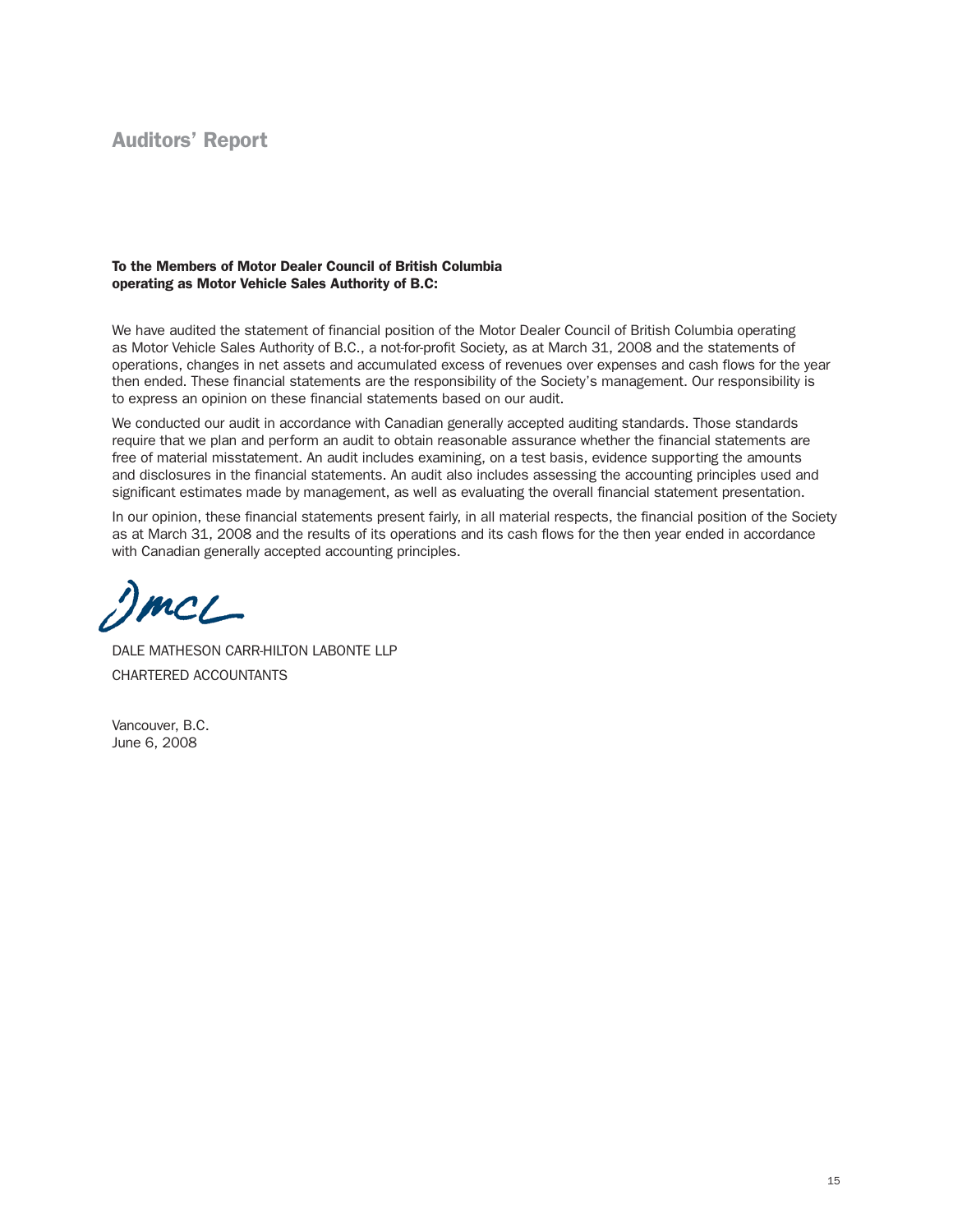

# Statement of Financial Position

| March 31, 2008                                            |    | March 31, 2007 |                 |
|-----------------------------------------------------------|----|----------------|-----------------|
| <b>Current assets</b>                                     |    |                |                 |
| Cash                                                      | \$ | 2,076,274      | \$<br>1,218,160 |
| Receivables                                               |    | 34.985         | 44,371          |
| Prepaid expenses and deposits                             |    | 64,220         | 39,789          |
|                                                           |    | 2,175,479      | 1,302,320       |
| PROPERTY AND EQUIPMENT (Note 3)                           |    | 413,369        | 504,798         |
|                                                           | \$ | 2,588,848      | \$<br>1,807,118 |
| <b>Current liabilities</b>                                |    |                |                 |
| Accounts payable and accrued liabilities                  | \$ | 213,540        | \$<br>242,099   |
| Unearned revenue                                          |    | 1,464,235      | 1,673,938       |
|                                                           |    | 1,677,775      | 1,916,037       |
| INVESTED IN PROPERTY AND EQUIPMENT                        |    | 413,369        | 504,798         |
| RESERVED FOR FUTURE TRAINING COSTS                        |    | 35,879         | 70,879          |
| RESERVED FOR CONSUMER AWARENESS                           |    | 241,611        | 50,425          |
| ACCUMULATED EXCESS (DEFICIENCY) OF REVENUES OVER EXPENSES |    | 220,214        | (735, 021)      |
|                                                           |    | 911,073        | (108, 919)      |
|                                                           | \$ | 2,588,848      | \$<br>1,807,118 |

APPROVED ON BEHALF OF THE BOARD:

Director Director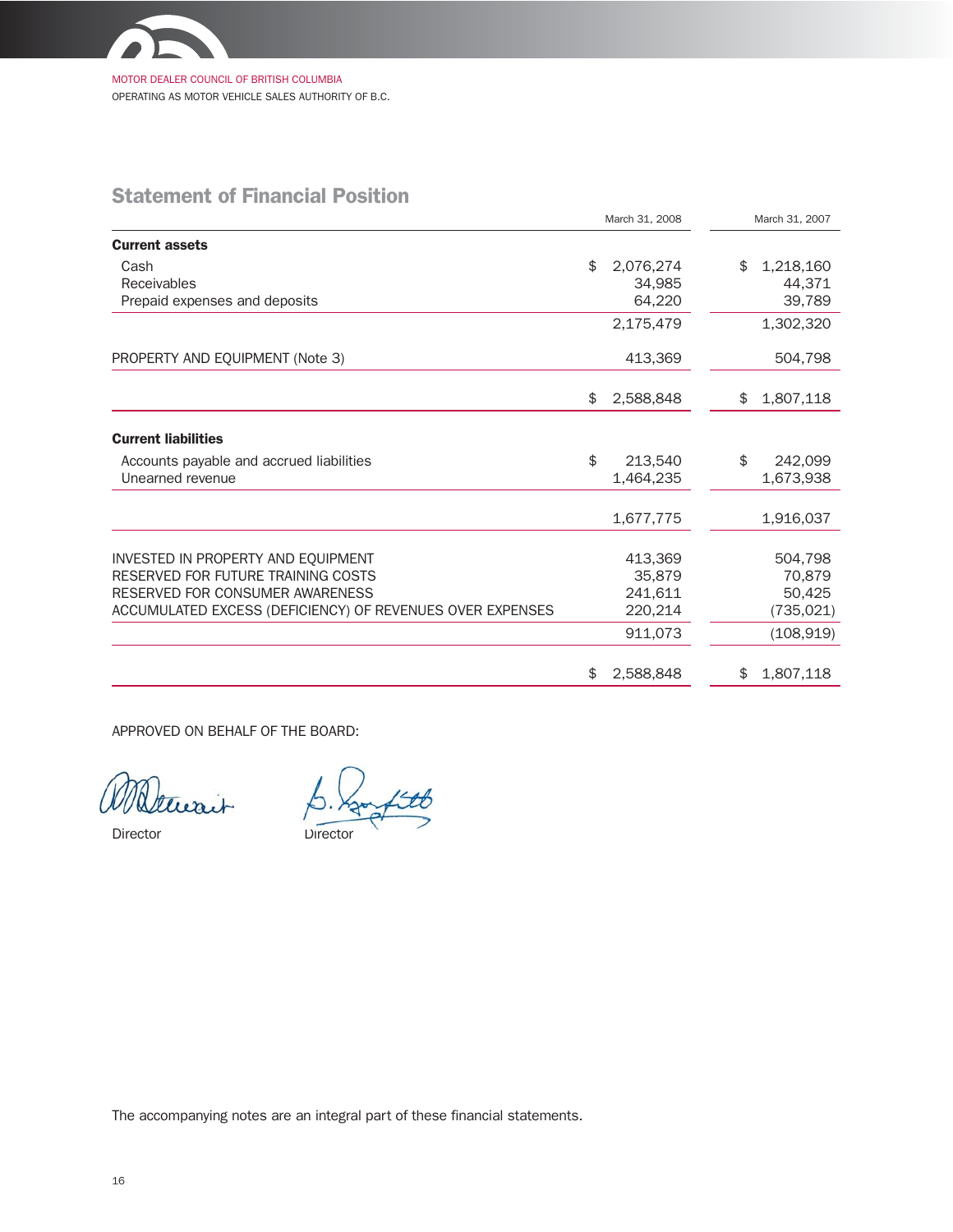

OPERATING AS MOTOR VEHICLE SALES AUTHORITY OF B.C.

# Statement of Operations

|                                               | Year ended<br>March 31, 2008 |           | Year ended<br>March 31, 2007 |           |
|-----------------------------------------------|------------------------------|-----------|------------------------------|-----------|
| <b>REVENUES</b>                               |                              |           |                              |           |
| Licensing fees                                | \$                           | 3,927,067 | \$                           | 2,759,332 |
| Compensation fund recoveries                  |                              | 114,919   |                              | 90,703    |
| Registrar's hearings recovery                 |                              | 9,451     |                              | 8,600     |
| Administration fees, training and other       |                              | 665,215   |                              | 466,384   |
| Sales compliance recoveries                   |                              | 46,000    |                              | 95,475    |
| Interest                                      |                              | 74,744    |                              | 28,462    |
|                                               |                              | 4,837,396 |                              | 3,448,956 |
| <b>EXPENSES</b>                               |                              |           |                              |           |
| Advertising and promotion                     |                              | 92,800    |                              | 110,032   |
| Amortization                                  |                              | 316,202   |                              | 241,990   |
| Automobile allowance                          |                              | 37,326    |                              | 21,449    |
| Consulting                                    |                              | 57,010    |                              | 54,314    |
| Compensation fund expenses                    |                              | 114,919   |                              | 90,703    |
| Governance                                    |                              | 100,542   |                              | 108,167   |
| Interest on long term debt                    |                              |           |                              | 4,670     |
| Office and general (Schedule 1)               |                              | 551,865   |                              | 377,473   |
| Professional fees                             |                              | 123,460   |                              | 79,441    |
| Project development                           |                              | 878       |                              | 24,125    |
| Registrar's hearing expenses                  |                              | 20,862    |                              | 17,199    |
| Regulatory services (Schedule 1)              |                              | 871,933   |                              | 824,507   |
| Rent and parking                              |                              | 204,267   |                              | 184,493   |
| Travel and meals                              |                              | 14,789    |                              | 16,641    |
| Wages and benefits                            |                              | 1,366,737 |                              | 1,237,637 |
|                                               |                              | 3,873,590 |                              | 3,392,841 |
| EXCESS OF REVENUES OVER EXPENSES FOR THE YEAR | \$                           | 963,806   | \$                           | 56,115    |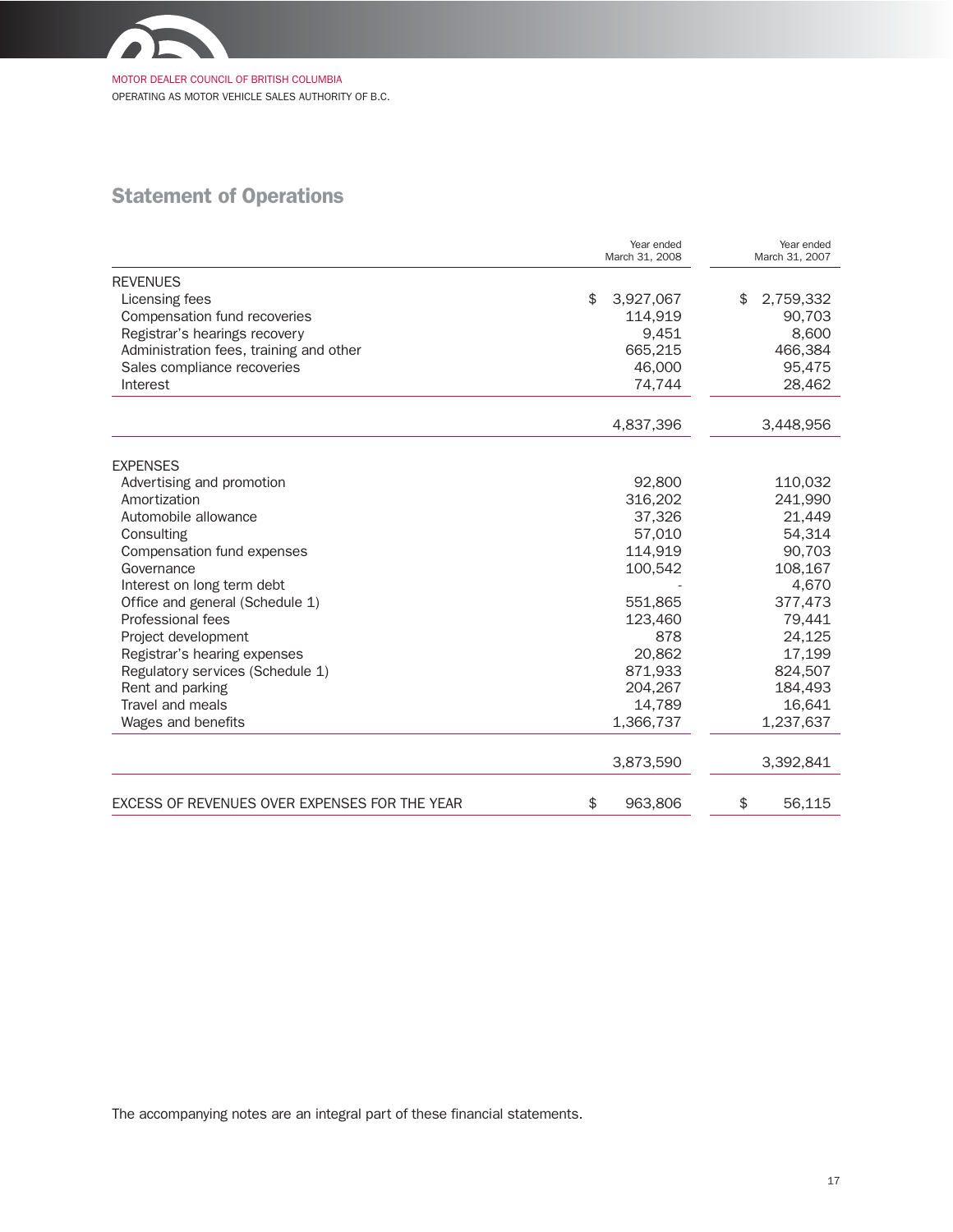

MOTOR DEALER COUNCIL OF BRITISH COLUMBIA OPERATING AS MOTOR VEHICLE SALES AUTHORITY OF B.C.

# Statement of Changes in Net Assets and Accumulated Excess of Reveneues Over Expenses

Year ended March 31, 2008

|                                                              | Accumulated excess<br>of revenues<br>over expenses | Invested in property<br>and equipment | Designated<br>reserves | Net excess<br>of liabilities<br>over assets |
|--------------------------------------------------------------|----------------------------------------------------|---------------------------------------|------------------------|---------------------------------------------|
| Balance, March 31, 2006                                      | \$<br>(741, 676)                                   | \$<br>455,338                         | \$<br>66,500           | \$<br>(219, 838)                            |
| INVESTMENT IN PROPERTY AND EQUIPMENT,<br>net of amortization | (49, 460)                                          | 49,460                                |                        |                                             |
| RESERVE FOR FUTURE TRAINING COSTS                            |                                                    |                                       | 4,379                  | 4,379                                       |
| RESERVE FOR FUTURE CONSUMER AWARENESS                        |                                                    |                                       | 50,425                 | 50,425                                      |
| <b>EXCESS OF REVENUES OVER EXPENSES</b><br>FOR THE YEAR      | 56,115                                             |                                       |                        | 56,115                                      |
| Balance, March 31, 2007                                      | (735, 021)                                         | 504,798                               | 121,304                | (108, 919)                                  |
| INVESTMENT IN PROPERTY AND EQUIPMENT,<br>net of amortization | 91,429                                             | (91, 429)                             |                        |                                             |
| <b>USED FOR TRAINING COSTS</b>                               |                                                    |                                       | (35,000)               | (35,000)                                    |
| <b>RESERVE FOR FUTURE</b><br><b>CONSUMER AWARENESS</b>       | (100,000)                                          |                                       | 191,186                | 91,186                                      |
| EXCESS OF REVENUES OVER EXPENSES<br>FOR THE YEAR             | 963,806                                            |                                       |                        | 963,806                                     |
| Balance, March 31, 2008                                      | \$<br>220,214                                      | \$<br>413,369                         | \$<br>277,490          | \$<br>911,073                               |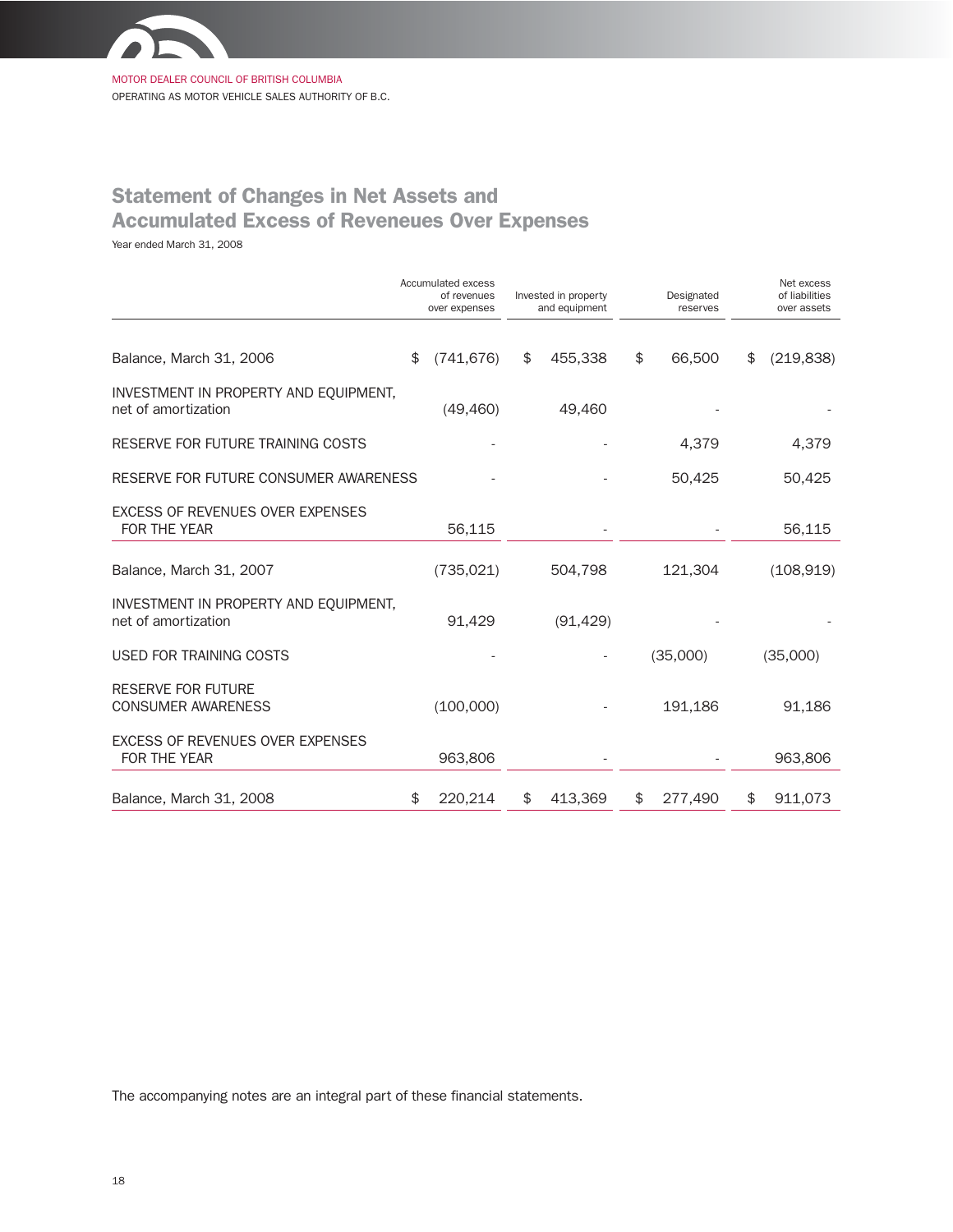

OPERATING AS MOTOR VEHICLE SALES AUTHORITY OF B.C.

# Statement of Cash Flows

|                                                                                                                    | Year ended<br>March 31, 2008        | Year ended<br>March 31, 2007    |
|--------------------------------------------------------------------------------------------------------------------|-------------------------------------|---------------------------------|
| OPERATING ACTIVITIES<br>Excess of revenues over expenses for the year<br>Items not affecting cash:<br>Amortization | $\frac{1}{2}$<br>963,806<br>316,202 | \$<br>56,115<br>241,990         |
| Changes in non-cash working capital:<br>Receivables<br>Prepaid expenses                                            | 1,280,008<br>9,386<br>(24, 431)     | 298,105<br>(8, 174)<br>(13,006) |
| Accounts payable and accrued liabilities<br>Unearned revenue                                                       | (26, 032)<br>(209, 703)             | 71,955<br>741,150               |
| NET CASH FLOWS FROM OPERATING ACTIVITIES                                                                           | 1,029,228                           | 1,090,030                       |
| <b>INVESTING ACTIVITIES</b><br>Purchase of property and equipment<br>Short-term investment                         | (227, 300)                          | (291, 450)<br>202,662           |
| NET CASH FLOWS USED IN INVESTING ACTIVITIES                                                                        | (227, 300)                          | (88, 788)                       |
| <b>FINANCING ACTIVITIES</b><br>Bank loan repayment<br>Cash reserved for training and development costs             | 56,186                              | (205, 864)<br>54,804            |
| NET CASH FLOWS FROM (USED IN) FINANCING ACTIVITIES                                                                 | 56,186                              | (151,060)                       |
| <b>NET INCREASE IN CASH</b>                                                                                        | 858,114                             | 850,182                         |
| CASH, beginning of year                                                                                            | 1,218,160                           | 367,978                         |
| CASH, end of year                                                                                                  | 2,076,274<br>\$                     | 1,218,160<br>\$                 |
| Supplementary Cash Flow Information:                                                                               |                                     |                                 |
| Cash paid for interest                                                                                             | \$                                  | 4,670<br>\$                     |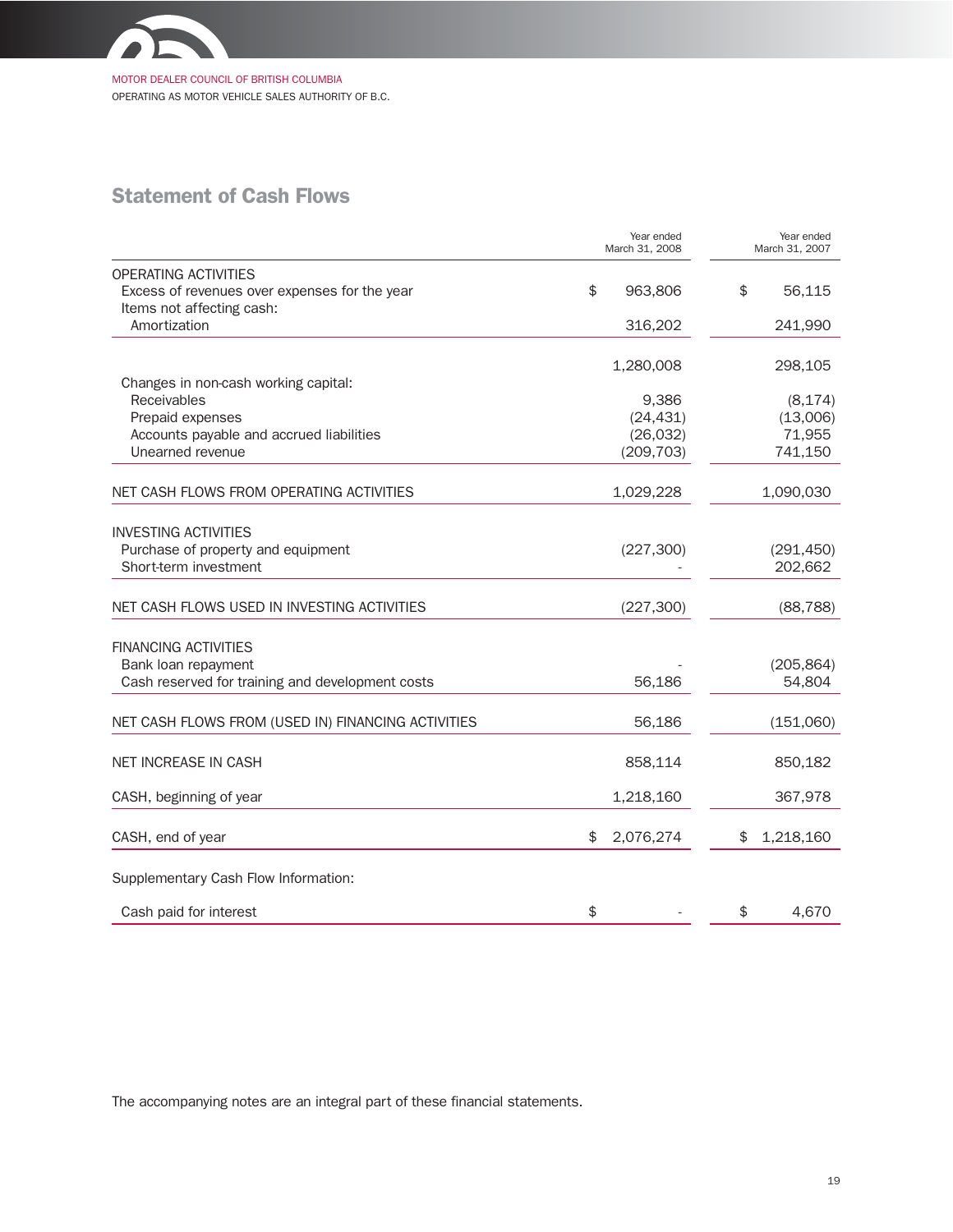

OPERATING AS MOTOR VEHICLE SALES AUTHORITY OF B.C.

# Schedule 1 - Expenses

|                                            | March 31, 2008 | Year ended<br>March 31, 2007 |               |
|--------------------------------------------|----------------|------------------------------|---------------|
| OPERATING ACTIVITIES<br>OFFICE AND GENERAL |                |                              |               |
| Bank and credit card charges               | \$             | 60,517                       | \$<br>53,858  |
| Credit and registry checks                 |                | 9,991                        | 14,068        |
| Insurance                                  |                | 9,028                        | 7,074         |
| Office supplies and printing               |                | 40,280                       | 61,164        |
| Office equipment rental                    |                | 14,354                       | 16,659        |
| <b>Miscellaneous</b>                       |                | 15,265                       | 17,459        |
| Postage                                    |                | 20,055                       | 19,150        |
| Systems and technical support              |                | 88,800                       | 107,318       |
| Telephone                                  |                | 33,538                       | 31,898        |
| <b>Training</b>                            |                | 260,037                      | 48,825        |
|                                            | \$             | 551,865                      | \$<br>377,473 |
| <b>REGULATORY SERVICES</b>                 |                |                              |               |
| Travel and accommodation                   | \$             | 118,726                      | \$<br>116,940 |
| Wages and benefits                         |                | 753,207                      | 707,567       |
|                                            | \$             |                              | \$            |
|                                            |                | 871,933                      | 824,507       |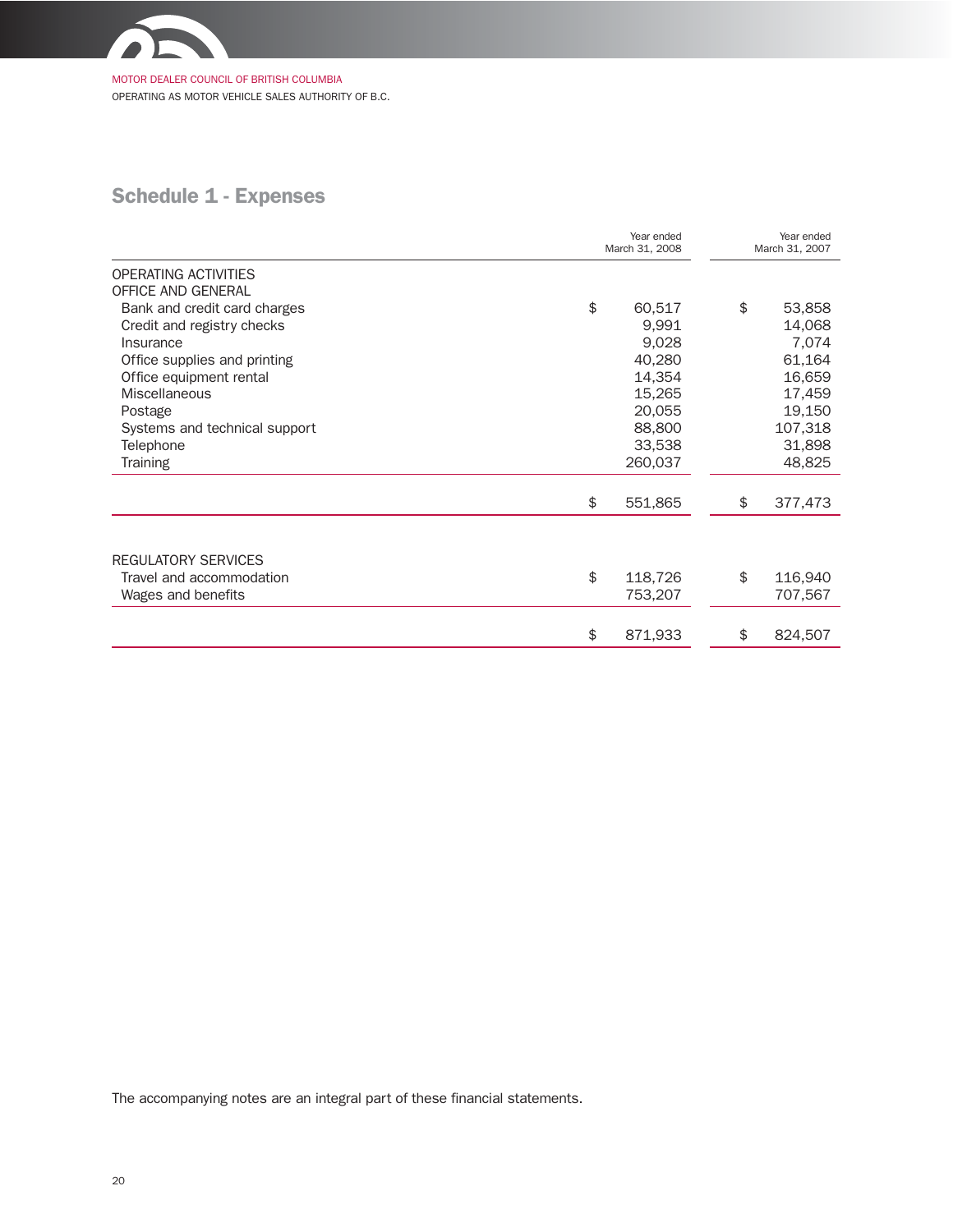

MOTOR DEALER COUNCIL OF BRITISH COLUMBIA OPERATING AS MOTOR VEHICLE SALES AUTHORITY OF B.C.

# Notes to the Financial Statements

# NOTE 1 – PURPOSE OF THE SOCIETY

The Motor Dealer Council of British Columbia ("the Society") was incorporated under the Society Act of British Columbia on July 31, 2003, as a not-for-profit society. The Society was created to exercise the authorities delegated to it by the provincial government of British Columbia for the administration and enforcement of the Motor Dealer Act and related regulations.

On April 1, 2004, the Government of British Columbia granted to the Society the authority to administer and enforce the Motor Dealer Act. The President of the Society is the Registrar of Motor Dealers. On March 30, 2007, subject to amendment to the Motor Dealer Act, the Society has become known as the Motor Vehicle Sales Authority of British Columbia (VSA), better reflecting both the public and industry service roles of the independent regulatory agency.

The Society's mission statement is to promote excellence and foster public confidence by raising industry standards, providing education, ensuring compliance and leading innovation.

# NOTE 2 – SUMMARY OF SIGNIFICANT ACCOUNTING POLICIES

These financial statements have been prepared on the basis of Canadian generally accepted accounting principles and reflect the following significant policies:

## Financial Instruments

Effective April 1, 2007, the Society adopted The Canadian Institute of Chartered Accountants Handbook Section 3855, Financial Instruments – Recognition and Measurement, and Section 3861, Financial Instruments – Disclosure and Presentation. The new standards require that all financial instruments, which include financial assets and liabilities, be recorded initially at fair value. Subsequent measurement and the recognition of gains and losses is determined based on the classification of the respective financial asset or liability. Fair values are determined directly by reference to published price quotations in an active market. Under Section 3855, financial assets and liabilities are classified into one of five categories: held-for-trading financial assets, available-for-sale financial assets, held-to-maturity investments, loans and receivables, and other financial liabilities.

In accordance with these new standards, the Society's financial assets and financial liabilities are classified and measured as follows:

| Asset/Liability  | Category             | Measurement       |
|------------------|----------------------|-------------------|
| Cash             | Held-for-trading     | Fair market value |
| Receivables      | Loans and receivable | Amortized cost    |
| Accounts payable | Other liabilities    | Amortized cost    |

In determining fair values, adjustments have not been made for transaction costs as they are not considered to be significant. The changes in the difference between the fair value and carrying value of investments at the beginning and end of each year are reflected in the statement of operations. Transaction costs are expensed when incurred.

## Use of Estimates

The preparation of financial statements in conformity with Canadian generally accepted accounting principles requires management to make estimates and assumptions that affect the reported amounts of assets and liabilities and disclosure of contingent assets and liabilities at the date of the financial statements and the reported amounts of revenue and expenses during the period. Actual results could differ from those estimates. Significant areas that require management estimates relate to the provisions for amortization of property and equipment, recoverable value of property and equipment, fair value measurements of financial instruments, impairment of long-lived assets and deferred revenues.

# Revenue Recognition

# Licensing Fees

The Society records annual licensing fees from dealerships and sales representatives rateably over the period of licensing, which varies from twelve to twenty-four months.

## Training Course Fees

The Society records course fees in the period the service is provided.

# Compensation Fund and Sales Compliance Recoveries

Revenues from compensation fund and other recoveries are recognized upon receipt.

Registrar's Hearings Recovery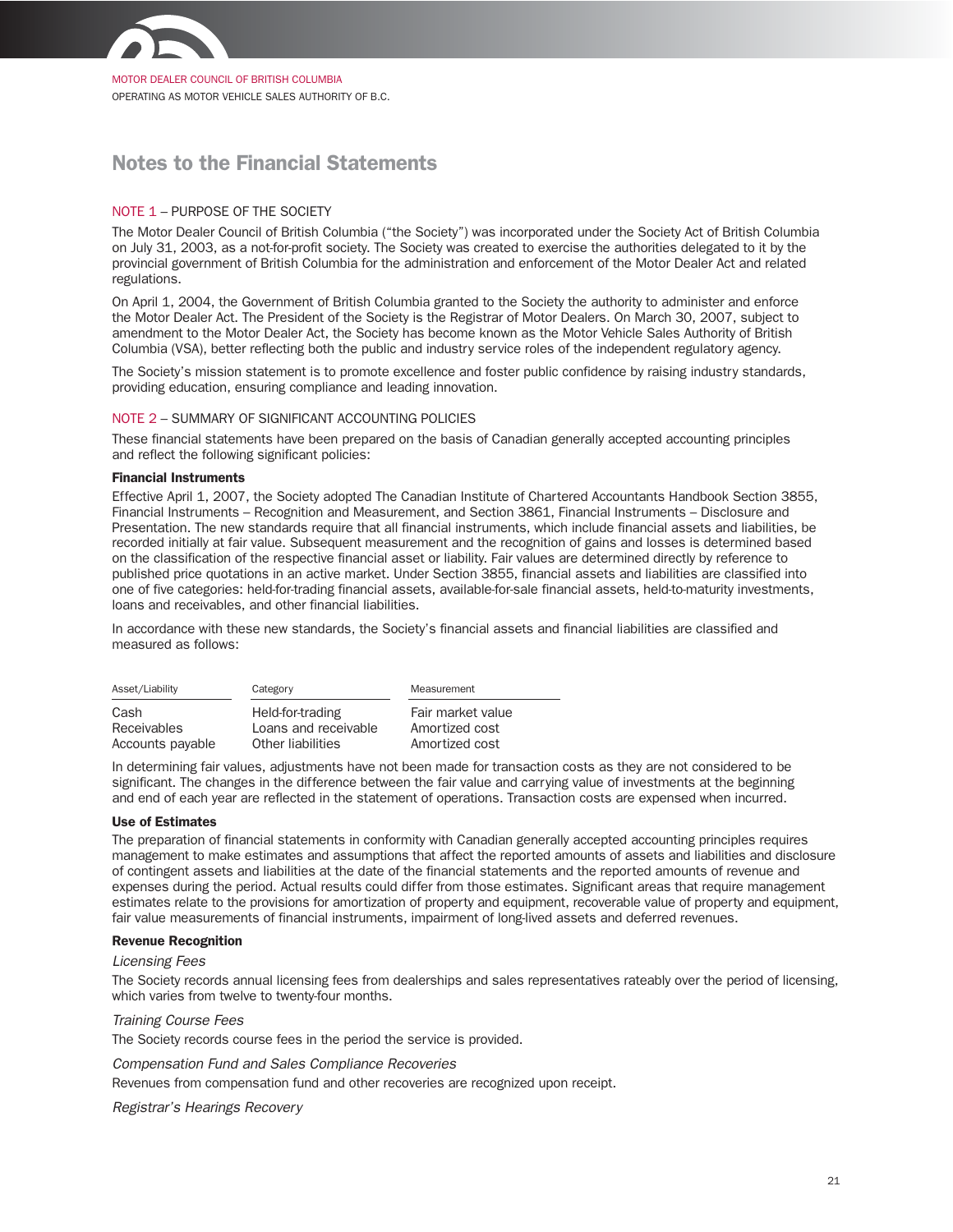

MOTOR DEALER COUNCIL OF BRITISH COLUMBIA OPERATING AS MOTOR VEHICLE SALES AUTHORITY OF B.C.

Revenues from registrar's hearings recovery are recognized upon receipt.

## Administration and Other Fees

Revenues from administration and other fees are recognized in the period the services are provided and collection is reasonably assured.

#### Non-Monetary Transactions

All non-monetary transactions are measured at the fair value of the asset surrendered or the asset received, whichever is more reliable, unless the transaction lacks commercial substance. The commercial substance requirement is met when the future cash flows are expected to change significantly as a result of the transaction.

# Property and Equipment

Property and equipment are recorded at cost. Amortization is provided over the estimated useful lives of the assets as follows:

| Computer equipment      | straight-line over 3 years |
|-------------------------|----------------------------|
| Computer software       | straight-line over 2 years |
| Furniture and equipment | straight-line over 5 years |
| Leasehold improvements  | straight-line over 5 years |
| Oasis software          | straight-line over 3 years |

The carrying value of all categories of property and equipment are reviewed for impairment whenever events or changes in circumstances indicate the recoverable value may be less than the carrying amount. Recoverable value determinations are based on estimates of undiscounted and discounted future net cash flows expected to be recovered from specific assets or groups of assets through use or future disposition.

Impairment charges are recorded in the reporting period in which determination of impairment is made by management.

#### Related Party Transactions

All monetary transactions occurring with related parties in the normal course of operations are measured at the exchange value which is determined by management to approximate fair value. Non-monetary transactions in the normal course of operations that have commercial substance and do not involve the exchange of property or product held for sale are also measured at the exchange value. The commercial substance requirement is met when the future cash flows associated with the transfer of property are expected to change significantly as a result of the transaction. All other related party transactions are valued at the carrying value.

#### Comparative Figures

Certain of the comparative figures have been restated to conform to the current year's presentation.

#### NOTE 3 – PROPERTY AND EQUIPMENT

|                         |               |                             | 2008              |     |             |                             | 2007              |
|-------------------------|---------------|-----------------------------|-------------------|-----|-------------|-----------------------------|-------------------|
|                         | Cost          | Accumulated<br>Amortization | Net Book<br>Value |     | Cost        | Accumulated<br>Amortization | Net Book<br>Value |
| Computer equipment      | \$<br>171.464 | \$<br>150.458               | \$<br>21.006      | \$. | 165.135     | \$<br>118.049               | \$<br>47.086      |
| Computer software       | 41.751        | 37,302                      | 4.449             |     | 37.179      | 32,998                      | 4.181             |
| Furniture and equipment | 179.813       | 102.680                     | 77.133            |     | 173.106     | 66.692                      | 106.414           |
| Leasehold improvements  | 236.741       | 190.927                     | 45.814            |     | 234,668     | 142.848                     | 91.820            |
| Oasis software          | 632.628       | 367.661                     | 264.967           |     | 425,009     | 169.712                     | 255.297           |
|                         | \$1,262,397   | \$<br>849.028               | \$<br>413.369     |     | \$1,035,097 | \$<br>530.299               | \$<br>504.798     |

The Society has developed a customized web based software program for the management of licensing, compliance, and the compensation fund within one system. The Society began to amortize the software over its estimated useful life of 3 years when it was substantially implemented in November 2005.

## NOTE 4 – BANK LOAN

The Society had arranged a fixed rate term loan with the Royal Bank of Canada for \$300,000, repayable in equal monthly payments of \$9,096 including interest at 5.80% per annum. The loan was repaid in full in May 2006.

The Society also had a demand operating loan with the Royal Bank of Canada for up to \$300,000. Interest was payable at the bank's prime rate plus 0.50%. As at March 31, 2007, the Society had closed the demand operating loan facility.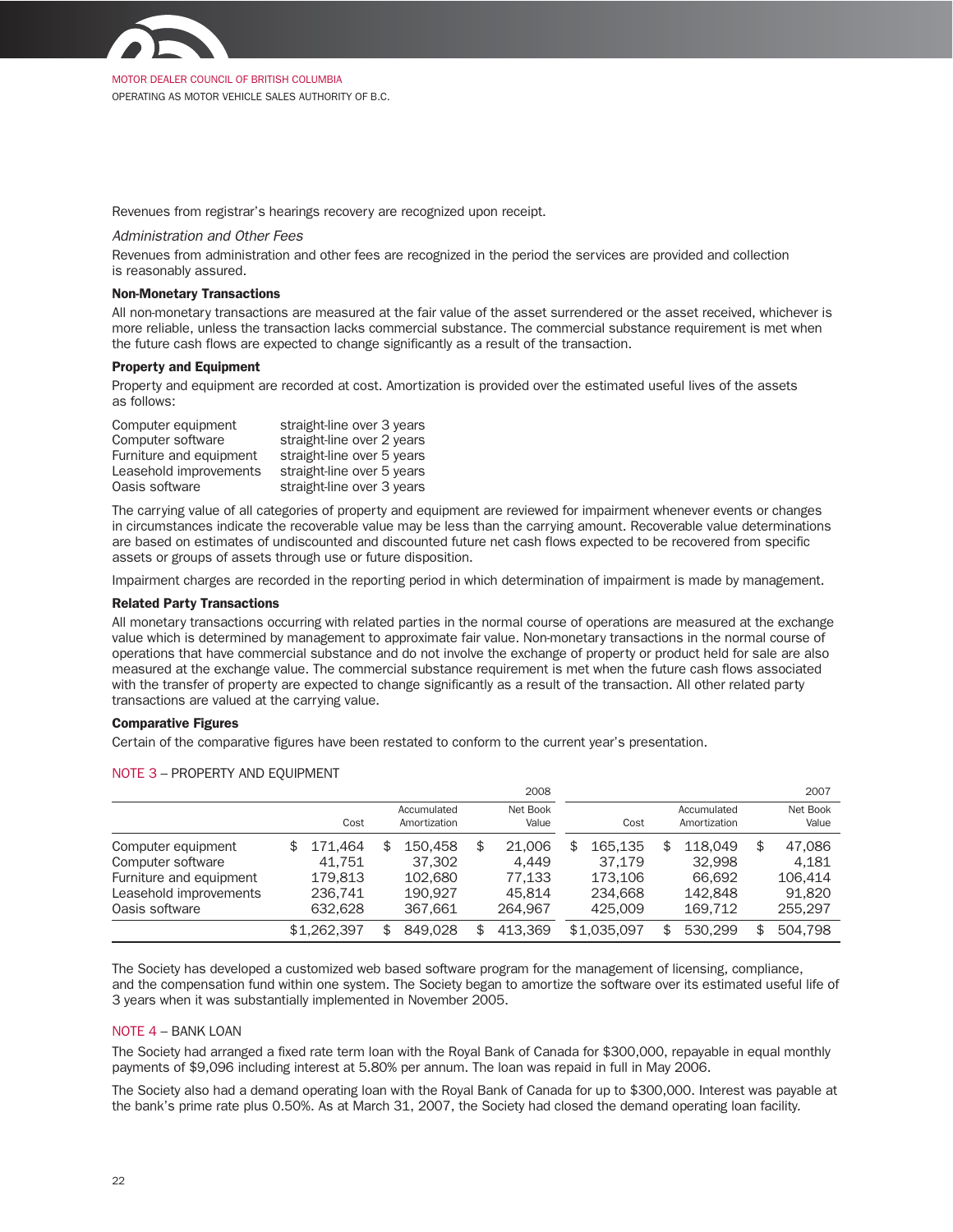# NOTE 5 – FINANCIAL INSTRUMENTS

## Fair Value

The fair value of the Society's current assets and current liabilities consisting of cash, receivables, and accounts payable are estimated to approximate their carrying values due to the immediate or short-term maturity.

## Currency, Credit, and Interest Rate Risk

The Society is currently not exposed to significant foreign currency, credit, or interest rate risks.

#### NOTE 6 – RELATED PARTY TRANSACTIONS

During the year ended March 31, 2008, the Society incurred \$76,952 (2007 - \$85,588) in governance costs paid to directors for board fees and expenses.

During the year ended March 31, 2008, the Society incurred \$220,754 (2007 - \$214,039) to the President of the Society for wages and benefits.

These transactions were in the normal course of operations and were measured at their exchange amount, which is the amount of consideration established and agreed to by the related parties.

## NOTE 7 – COMMITMENTS

a) The Company has operating lease commitments for office premises (expires July 2018), and office equipment and vehicles (expires December 2008 through August 2010), requiring minimum annual payments in each of the three fiscal years as follows:

| 2009<br>2010<br>2011 | 253,689<br>249,678<br>198.622 |
|----------------------|-------------------------------|
|                      | 701.989                       |

The Society has entered into a ten year lease on new office premises to commence October 1, 2008. Lease commitments for these premises for the fiscal years ended March 31, 2012 through 2017 require minimum annual payments of \$197,550, and \$65,850 for the fiscal year ended March 31, 2018.

b) The Society is a party to a management services employment agreement with the President of the Society. The agreement provides for payment of \$171,666 plus benefits annually until May 31, 2010. The remuneration is reviewed annually each year by the Board of Directors.

## NOTE 8 – INCOME TAXES

The Society is exempt from income taxes under the provisions of the Income Tax Act (Canada) as a not-for-profit organization.

## NOTE 9 - NEW ACCOUNTING PRONOUNCEMENTS

The CICA has issued the following new accounting standards which are applicable to the Society: CICA Handbook 3862 Financial Instruments – Disclosures and 3863 Financial Instruments – Presentation. These new standards replace accounting standard 3861 Financial Instruments – Disclosure and Presentation and are effective for annual and interim periods beginning on or after October 1, 2007. Presentation requirements have not changed. The new accounting standards cover disclosure only and will have no effect on the financial results of the Society.

In 2006, Canada's Accounting Standards Board (AcSB) ratified a strategic plan that will result in the convergence of Canadian GAAP with International Financial Reporting Standards (IFRS) over a transitional period. The AcSB has developed and published a detailed implementation plan with a changeover date for fiscal years beginning on or after January 1, 2011. Currently the proposed standard does not apply to not for profit or private entities unless they constitute significant publicly funded enterprises. Although it is not likely that this standard will be extended to the Motor Dealer Council of British Columbia, this initiative is in its early stages and there remains some uncertainty on what entities will be required to report under IFRS.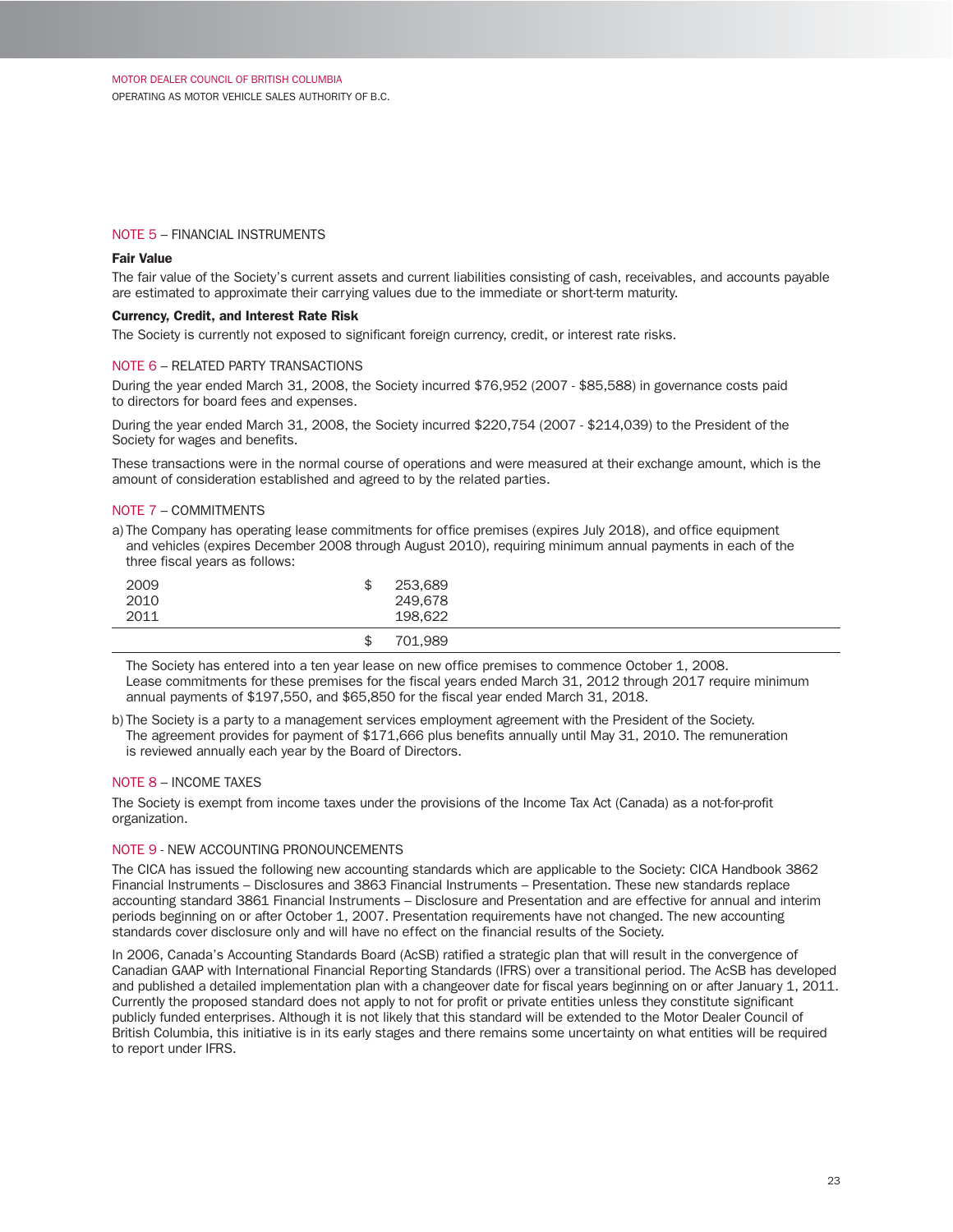

# Management Team

#### Ken Smith

Registrar and President

A lawyer, mediator, educator, a past chief executive officer of a Crown Corporation and the developer of an internationally recognized program in leadership and organizational development, Ken Smith was appointed to direct the new Motor Dealer Council of B.C. (now VSA), prior to the start of business on April 1, 2004.

#### Ian Christman

Director of Licensing and Deputy Registrar

Ian Christman is a lawyer with an extensive background in administrative and regulatory law, complex commercial litigation and class actions, constitutional law, products liability, employment law and legal research. He also has an extensive background in the automotive industry.

#### Diana Den Duyf

Director of Finance and Operations

Diana Den Duyf, who joined the organization in January 2004, assumed the formidable task of setting up the operational and financial requirements for the new Authority. She is a 20-year veteran of the newspaper industry, the last 10 of them as Regional Business Manager overseeing finance, human resources and business systems for three publications.

#### Judy McRae

Manager of Corporate Services and Communications

Judy McRae became part of the team that created the new independent Authority, joining in February 2004, two months prior to the official start of business. She brought to the organization years of experience working in administration, marketing and communications in both the public and private sectors, providing executive support to the President/ Registrar and Board of Directors. She was promoted to her current position during 2006.

#### Doug Longhurst

Manager of Consumer Services and Professional Development

Joining the VSA in October 2006, Doug Longhurst began as Manager of Research and Special Projects. A principal assignment has been the development of the Learning Division and its programs, which, in addition to consumer services, are now under his management. He has 30 years of planning and management experience in university, non-profit housing, family business and public service environments.

#### Hong Wong Manager of Licensing

Following extensive professional experience as a food and beverage manager, administrator and motor vehicle sales representative, Hong Wong joined the VSA team in August of 2006 as the Senior Licensing Officer and immediately made his mark helping to eliminate extensive backlogs in the processing of licences and information requests, while implementing new standards of service efficiency. He was promoted to his current position in the latter part of 2007.

#### Denis Savidan

Manager of Compliance and Investigations

A Saskatchewan native and former RCMP officer with extensive experience in commercial/economic crime, fraud, stock market manipulation and bankruptcy, Denis Savidan also served eighteen years with the BC Lottery Corporation, rising to the position of Senior Manager, Lottery Investigation and Corporate Security. After a brief period of semi-retirement and consulting in the private sector, he joined the VSA as an Inspector/Investigator in 2005, assuming his current position in 2007.



Left to right - Denis Savidan, Diana Den Duyf, Hong Wong, Ian Christman, Ken Smith, Doug Longhurst, Judy McRae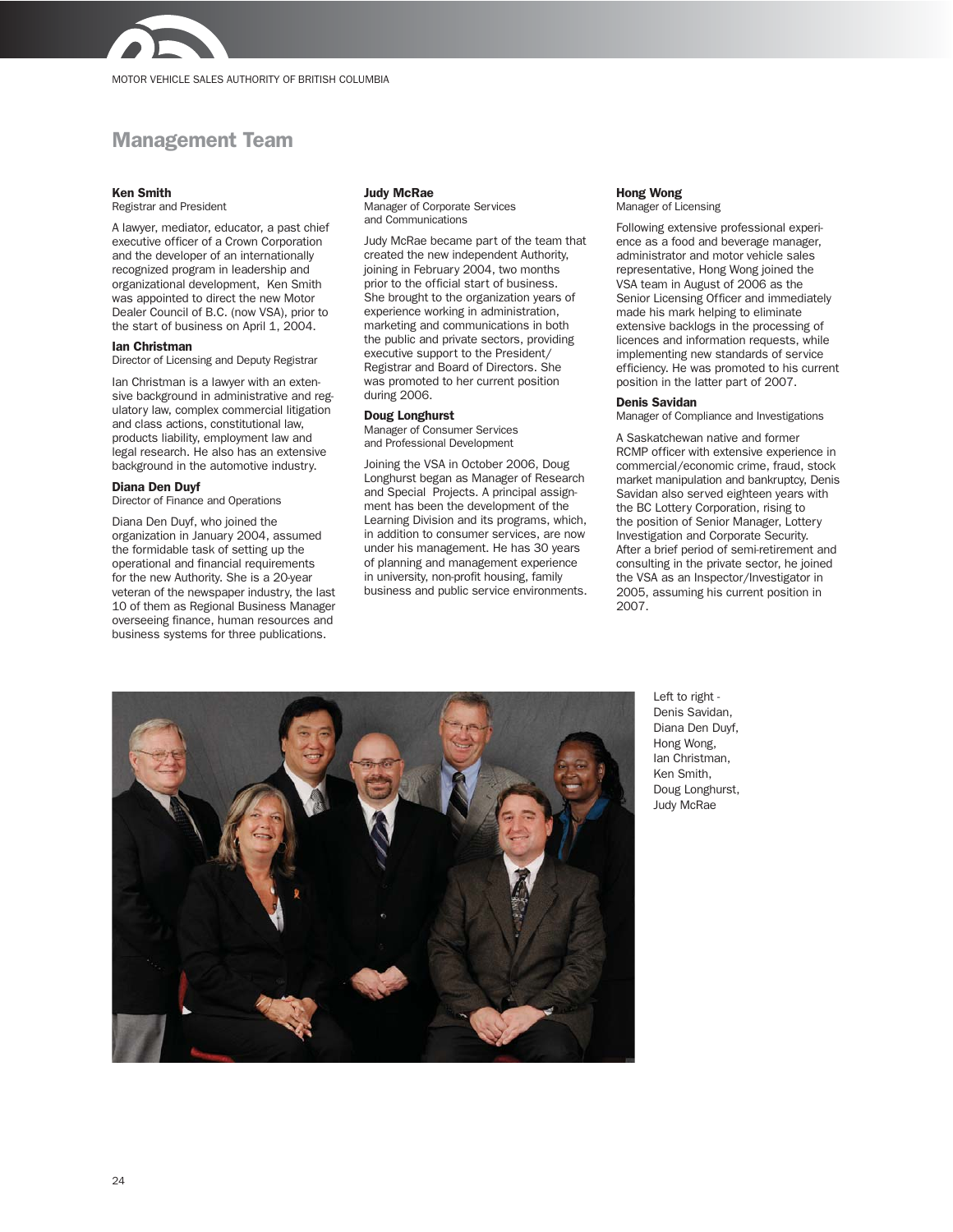

# Board of Directors

As a not-for-profit organization, the VSA is led by a Board of Directors made up of three "public-at-large" members, six representatives from the motor vehicle sales industry and two ministerial appointments. The 11-member Board is selected through an extensive nomination process that involves consumer and industry associations, government and the general public. The Board is responsible for establishing strategic direction and overseeing the operations of the Authority while ensuring its financial and organizational viability. Founding members are noted with an asterisk.

# Public at Large

#### Robert J. Stewart, LL.D. (Hon.), Chair\* – Vancouver



Founding chair of the Justice Institute of B.C, a former Vancouver police chief, former member of the National Parole Board and a distinguished leader in the development

of public policy and community service. Bob Stewart is the current President of Variety, the Children's Charity, a passion he and his wife Barbara have shared for more than a generation.

#### Ken Bessason – Kelowna



Following a 36-year career in the financial services industry, with a legacy of community service achievements in the arts, health and children's charities in

Vancouver, Ken Bessason relocated to Kelowna, first establishing an independent consulting business and presently engaged as a realtor for a national firm. He is a past-president of the Kelowna Chamber of Commerce and currently sits on the Investment Review Committee of the Okanagan Innovation Fund, among numerous community service endeavours.

#### John H. Râtel – Victoria



Former Vice President Marketing and Public Affairs, and Director, Government Affairs for the British Columbia Automobile Association. Following his official

retirement in 2002, he acted as a consultant to BCAA and helped establish the BCAA Traffic Safety Foundation.

#### Ministerial appointments

#### Shell Harvey\* – Victoria



A former Assistant Deputy Minister of Education and Advanced Education in B.C, with background as a faculty member of colleges in Manitoba and B.C. He

has served on the Board of numerous organizations including: The Commonwealth of Learning, B.C. Centre for International Education, Centre for Applied Academics and the National SchoolNet Advisory Board.

#### George L. Morfitt, FCA, Vice-Chair\* – Victoria



A Chartered Accountant who became Auditor General of British Columbia following a 20 year career as a Chief Financial Officer, he has held senior executive

positions in a number of organizations, including: President, B.C. Institute of Chartered Accountants; Chair, Universities Council of B.C. and Chair, UBC Board of Governors.

## Industry representatives

Henning Brasso – Vancouver New Car Dealers Association of B.C.



Among British Columbia's most notable business personalities for more than a generation, Henning Brasso and partners own Richmond Honda, the largest Honda

dealer in Canada. He grew up in the car business, a grandson of Calgary's largest used car dealer during the 1950s, and went on to establish the largest and most prominent Nissan dealership in B.C., Brasso Datsun and subsequently, with partners, purchased the luxury car dealership MCL Motors. This interest was sold prior to the Richmond Honda acquisition in 1990.

James Carter – Vancouver New Car Dealers Association of B.C.



The Vice President and CEO of the Carter Auto Group and a graduate of National Automotive Dealers Association "Dealers Academy" in the United States, his

avocation is music. James Carter had earlier acquired a degree in music from the University of Victoria and sings in the Chor Leone Men's Chorus. He is also Chair of the North Shore Branch of St. John Ambulance.

#### Edd Crooks – Chilliwack Automotive Retailers Association



Childhood experience at his father's Ontario service station, including the sale of used cars, laid the foundation for a career as a mechanic, a college automotive

teacher, an auto service and leasing manager and into today's business, owner of a respected used car dealership. Edd Crooks sits on the Board of Directors of the Independent Auto Dealers, within the Automotive Retailers Association.

# Neil Kalawsky,

Secretary-Treasurer\* – Castlegar New Car Dealers Association of B.C.



A past winner of a Maclean's Magazine Dealer of Excellence Award, and the operator of two dealerships, he has served on many industry boards and

agencies, including a term as National Chairman of the General Motors Communications Team. Neil Kalawsky is a member of the Board of Directors of the Canadian Auto Dealers Association.

#### Anne Salomon\* – Langley

Recreation Vehicle Dealers Association of B.C.



A past president of the Recreation Vehicle Dealers Association of B.C., and director of national associations in the RV industry, Anne Salomon is the former

co-owner of the Candan Group of Companies, which operated RV dealerships in Langley and Calgary. She has played a leading role in discussions with both government and industry in efforts to better regulate the industry.

#### Gord Valente – West Vancouver Automotive Retailers Association

The proprietor of West Vancouver's Auto Depot Ltd., and Chair of the Independent Auto Dealers Division of the Automotive Retailers Association, he brings to the VSA vast

experience at both new and pre-owned vehicle dealerships. He has been active in numerous New Westminster community pursuits, including directorships of the Westminster Club, the New Westminster Salmonbellies Lacrosse Club and the St. John Ambulance Society.